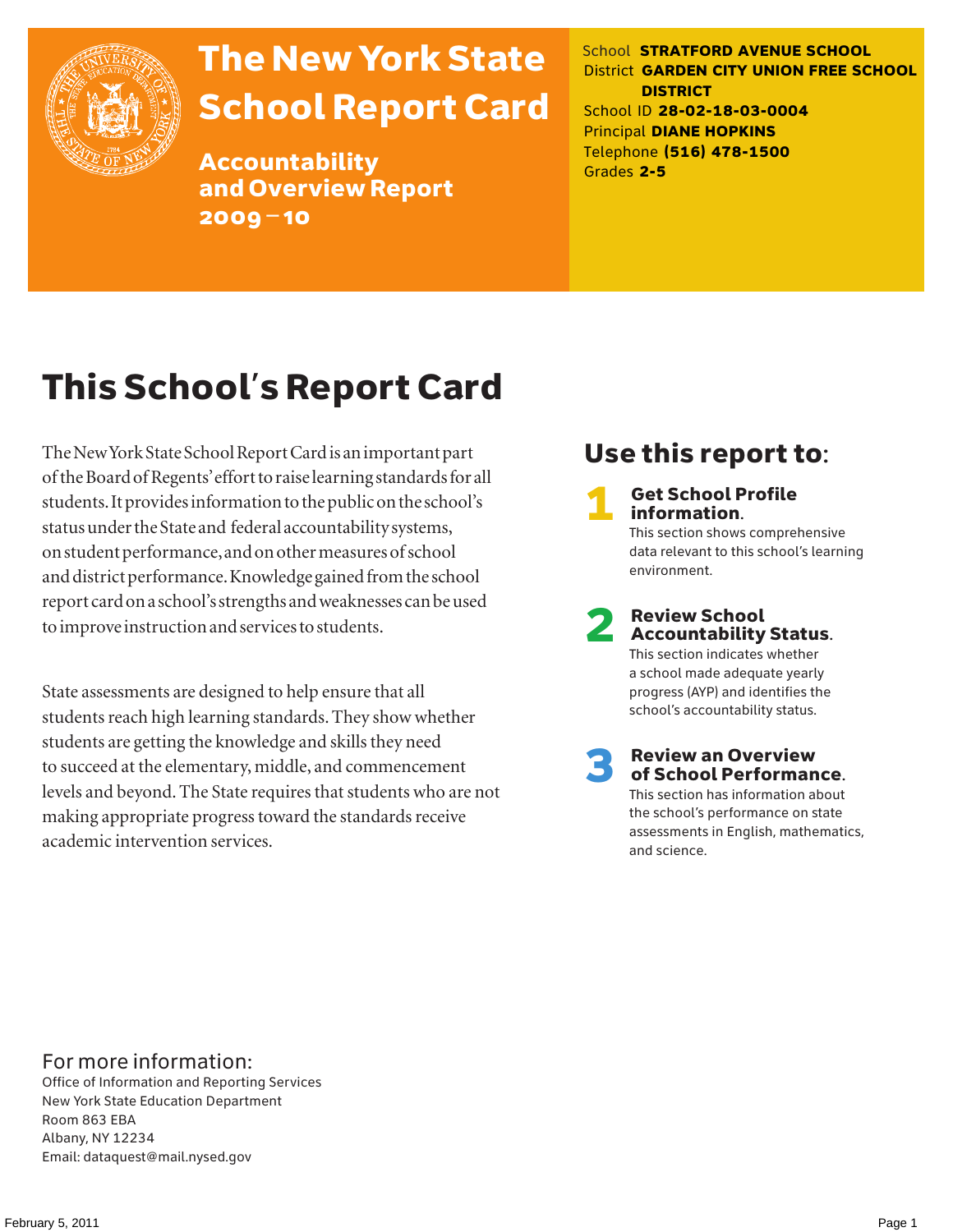School **STRATFORD AVENUE SCHOOL** District **GARDEN CITY UNION FREE SCHOOL DISTRICT** School ID **28-02-18-03-0004**

### School Profile

This section shows comprehensive data relevant to this school's learning environment, including information about enrollment, average class size, and teacher qualifications.

### Enrollment

|                            | $2007 - 08$ | 2008-09     | 2009-10 |
|----------------------------|-------------|-------------|---------|
| Pre-K                      | 0           | $\mathbf 0$ | 0       |
| Kindergarten               | 0           | 0           | 0       |
| Grade 1                    | 0           | 0           | 0       |
| Grade 2                    | 192         | 168         | 159     |
| Grade 3                    | 175         | 195         | 168     |
| Grade 4                    | 174         | 172         | 195     |
| Grade 5                    | 194         | 174         | 172     |
| Grade 6                    | 0           | 0           | 0       |
| <b>Ungraded Elementary</b> | $\Omega$    | 0           | 0       |
| Grade 7                    | 0           | 0           | 0       |
| Grade 8                    | 0           | 0           | 0       |
| Grade 9                    | 0           | 0           | 0       |
| Grade 10                   | 0           | 0           | 0       |
| Grade 11                   | 0           | 0           | 0       |
| Grade 12                   | 0           | 0           | 0       |
| <b>Ungraded Secondary</b>  | 0           | 0           | 0       |
| Total K-12                 | 735         | 709         | 694     |

### Enrollment Information

*Enrollment* counts are as of Basic Educational Data System (BEDS) day, which is typically the first Wednesday of October of the school year. Students who attend BOCES programs on a part-time basis are included in a school's enrollment. Students who attend BOCES on a full-time basis or who are placed full time by the district in an out-of-district placement are not included in a school's enrollment. Students classified by schools as "pre-first" are included in first grade counts.

### Average Class Size

|                      | $2007 - 08$ | $2008 - 09$ | $2009 - 10$ |
|----------------------|-------------|-------------|-------------|
| <b>Common Branch</b> | 23          | 22          | 22          |
| Grade 8              |             |             |             |
| English              |             |             |             |
| <b>Mathematics</b>   |             |             |             |
| Science              |             |             |             |
| Social Studies       |             |             |             |
| Grade 10             |             |             |             |
| English              |             |             |             |
| <b>Mathematics</b>   |             |             |             |
| Science              |             |             |             |
| Social Studies       |             |             |             |

### Average Class Size Information

*Average Class Size* is the total registration in specified classes divided by the number of those classes with registration. *Common Branch* refers to self-contained classes in Grades 1–6.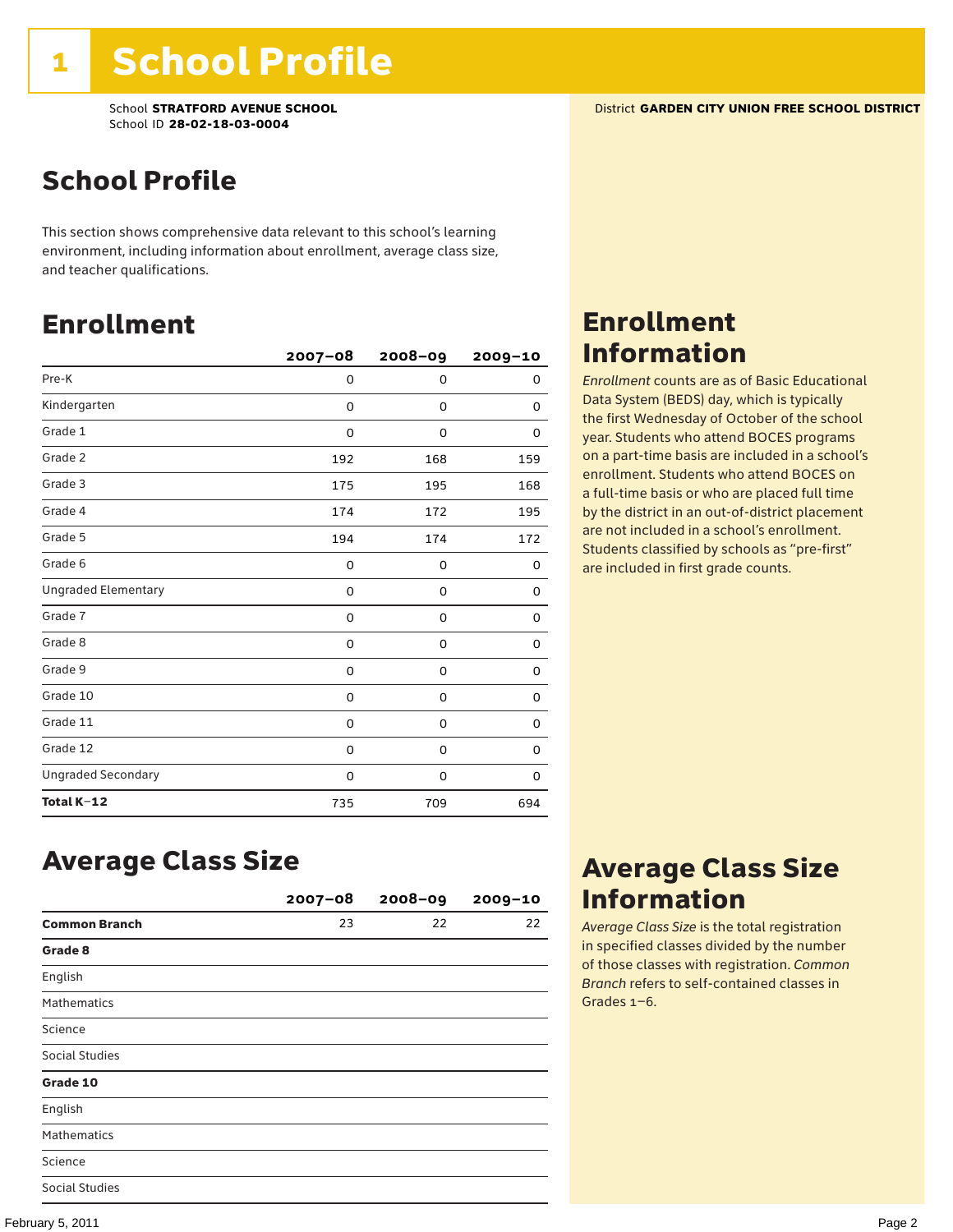### Demographic Factors

|                                                    |              | $2007 - 08$ |              | 2008-09 |     | $2009 - 10$ |
|----------------------------------------------------|--------------|-------------|--------------|---------|-----|-------------|
|                                                    | #            | %           | #            | %       | #   | %           |
| Eligible for Free Lunch                            | 0            | 0%          | 0            | 0%      | 2   | 0%          |
| Reduced-Price Lunch                                | 0            | 0%          | 0            | 0%      | 1   | 0%          |
| Student Stability*                                 |              | 97%         |              | 98%     |     | 99%         |
| Limited English Proficient                         | 6            | 1%          | 1            | 0%      | 3   | 0%          |
| <b>Racial/Ethnic Origin</b>                        |              |             |              |         |     |             |
| American Indian or Alaska Native                   | 0            | 0%          | 0            | 0%      | 0   | 0%          |
| <b>Black or African American</b>                   | $\mathbf{1}$ | 0%          | $\mathbf{1}$ | 0%      | 1   | 0%          |
| Hispanic or Latino                                 | 6            | 1%          | 4            | 1%      | 8   | 1%          |
| Asian or Native<br>Hawaiian/Other Pacific Islander | 18           | 2%          | 16           | 2%      | 19  | 3%          |
| White                                              | 710          | 97%         | 688          | 97%     | 666 | 96%         |
| Multiracial                                        | 0            | 0%          | 0            | 0%      | 0   | 0%          |

 \* Available only at the school level.

### Attendance and Suspensions

|                            |   | $2006 - 07$ |   | $2007 - 08$ |   | $2008 - 09$   |  |
|----------------------------|---|-------------|---|-------------|---|---------------|--|
|                            | # | $\%$        | # | $\%$        | # | $\frac{0}{6}$ |  |
| Annual Attendance Rate     |   | 98%         |   | 98%         |   | 97%           |  |
| <b>Student Suspensions</b> |   | 0%          |   | በ%          |   | 0%            |  |

### Demographic Factors Information

*Eligible for Free Lunch* and *Reduced*-*Price Lunch* percentages are determined by dividing the number of approved lunch applicants by the Basic Educational Data System (BEDS) enrollment in full-day Kindergarten through Grade 12. *Eligible for Free Lunch* and *Limited English Proficient* counts are used to determine *Similar Schools* groupings within a *Need*/*Resource Capacity* category. *Student Stability* is the percentage of students in the highest grade in a school who were also enrolled in that school at any time during the previous school year. (For example, if School A, which serves Grades 6–8, has 100 students enrolled in Grade 8 this year, and 92 of those 100 students were also enrolled in School A last year, the stability rate for the school is 92 percent.)

### Attendance and Suspensions Information

*Annual Attendance Rate* is determined by dividing the school's total actual attendance by the total possible attendance for a school year. A school's actual attendance is the sum of the number of students in attendance on each day the school was open during the school year. Possible attendance is the sum of the number of enrolled students who should have been in attendance on each day the school was open during the school year. *Student Suspension* rate is determined by dividing the number of students who were suspended from school (not including in-school suspensions) for one full day or longer anytime during the school year by the Basic Educational Data System (BEDS) day enrollments for that school year. A student is counted only once, regardless of whether the student was suspended one or more times during the school year.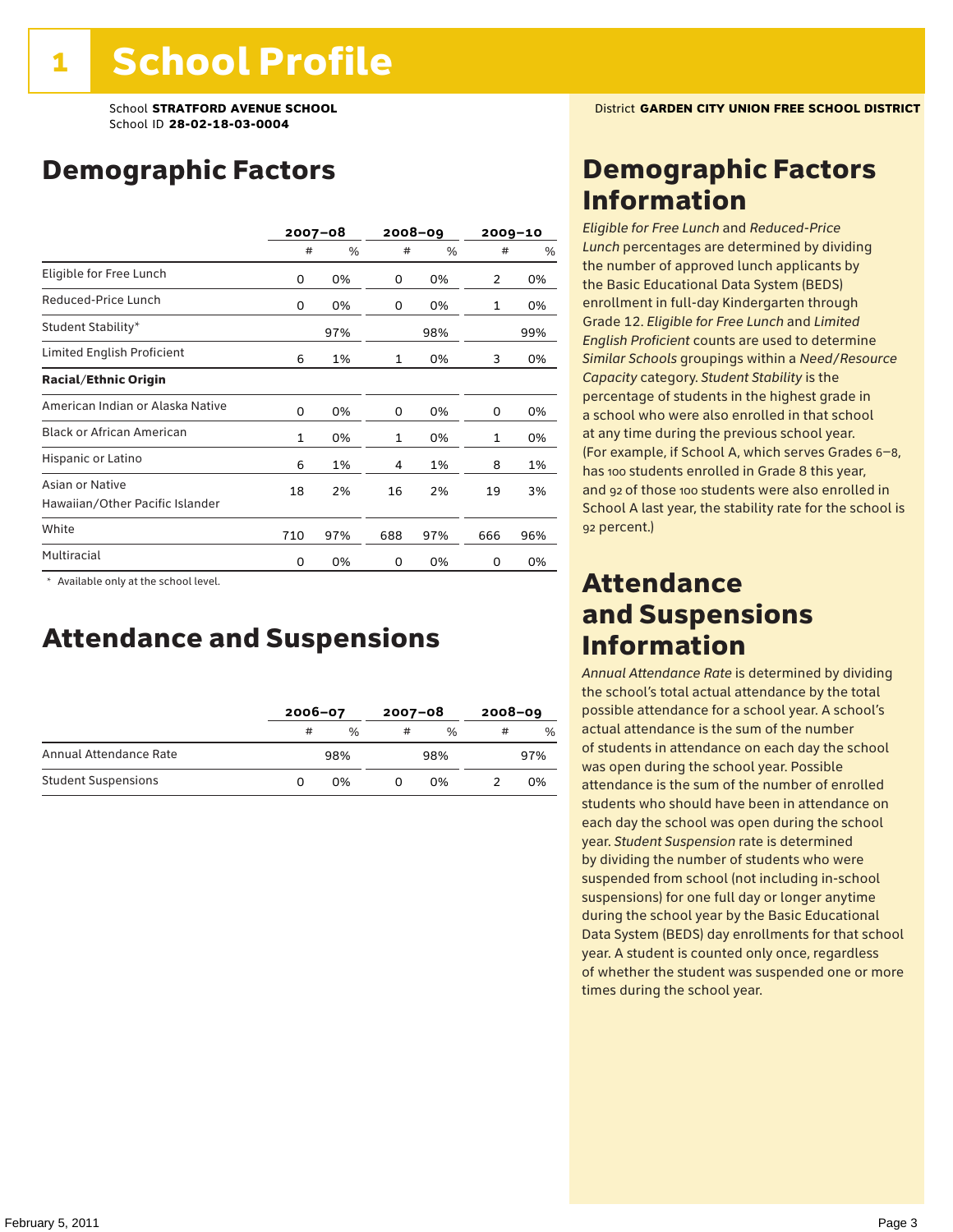### Teacher Qualifications

|                                                                                | $2007 - 08$ | $2008 - 09$ | $2009 - 10$ |
|--------------------------------------------------------------------------------|-------------|-------------|-------------|
| <b>Total Number of Teachers</b>                                                | 49          | 47          | 48          |
| Percent with No Valid<br><b>Teaching Certificate</b>                           | 0%          | 0%          | 0%          |
| Percent Teaching Out<br>of Certification                                       | 0%          | 0%          | 0%          |
| Percent with Fewer Than<br>Three Years of Experience                           | 4%          | 4%          | 0%          |
| Percentage with Master's Degree<br>Plus 30 Hours or Doctorate                  | 27%         | 23%         | 29%         |
| <b>Total Number of Core Classes</b>                                            | 64          | 62          | 63          |
| Percent Not Taught by Highly<br><b>Qualified Teachers in This School</b>       | 0%          | 0%          | 0%          |
| Percent Not Taught by Highly<br><b>Oualified Teachers in This District</b>     | 0%          | 0%          | 0%          |
| Percent Not Taught by Highly<br>Qualified in High-Poverty Schools<br>Statewide | 10%         | 8%          | 6%          |
| Percent Not Taught by Highly<br>Qualified in Low-Poverty Schools<br>Statewide  | 1%          | 1%          | 1%          |
| <b>Total Number of Classes</b>                                                 | 86          | 80          | 81          |
| Percent Taught by Teachers Without<br>Appropriate Certification                | 0%          | 0%          | 0%          |

### Teacher Turnover Rate

|                                                                       | $2006 - 07$ | 2007-08 | 2008-09 |
|-----------------------------------------------------------------------|-------------|---------|---------|
| Turnover Rate of Teachers with Fewer<br>than Five Years of Experience | 13%         | በ%      | 17%     |
| Turnover Rate of All Teachers                                         | 10%         | 8%      | 9%      |

### Staff Counts

|                                       | $2007 - 08$ | $2008 - 09$ | $2009 - 10$ |
|---------------------------------------|-------------|-------------|-------------|
| <b>Total Other Professional Staff</b> |             |             |             |
| Total Paraprofessionals*              | N/A         | N/A         | N/A         |
| <b>Assistant Principals</b>           |             |             |             |
| Principals                            |             |             |             |

\* Not available at the school level.

### Teacher Qualifications Information

The *Percent Teaching Out of Certification* is the percent doing so more than on an incidental basis; that is, the percent teaching for more than five periods per week outside certification.

*Core Classes* are primarily K-6 common branch, English, mathematics, science, social studies, art, music, and foreign languages. To be *Highly Qualified*, a teacher must have at least a Bachelor's degree, be certified to teach in the subject area, and show subject matter competency. A teacher who taught one class outside of the certification area(s) is counted as Highly Qualified provided that 1) the teacher had been determined by the school or district through the HOUSSE process or other state-accepted methods to have demonstrated acceptable subject knowledge and teaching skills and 2) the class in question was not the sole assignment reported. Credit for incidental teaching does not extend beyond a single assignment. Independent of Highly Qualified Teacher status, any assignment for which a teacher did not hold a valid certificate still registers as teaching out of certification. High-poverty and low-poverty schools are those schools in the upper and lower quartiles, respectively, for percentage of students eligible for a free or reduced-price lunch.

### Teacher Turnover Rate Information

*Teacher Turnover Rate* for a specified school year is the number of teachers in that school year who were not teaching in the following school year divided by the number of teachers in the specified school year, expressed as a percentage.

### Staff Counts Information

*Other Professionals* includes administrators, guidance counselors, school nurses, psychologists, and other professionals who devote more than half of their time to non-teaching duties. Teachers who are shared between buildings within a district are reported on the district report only.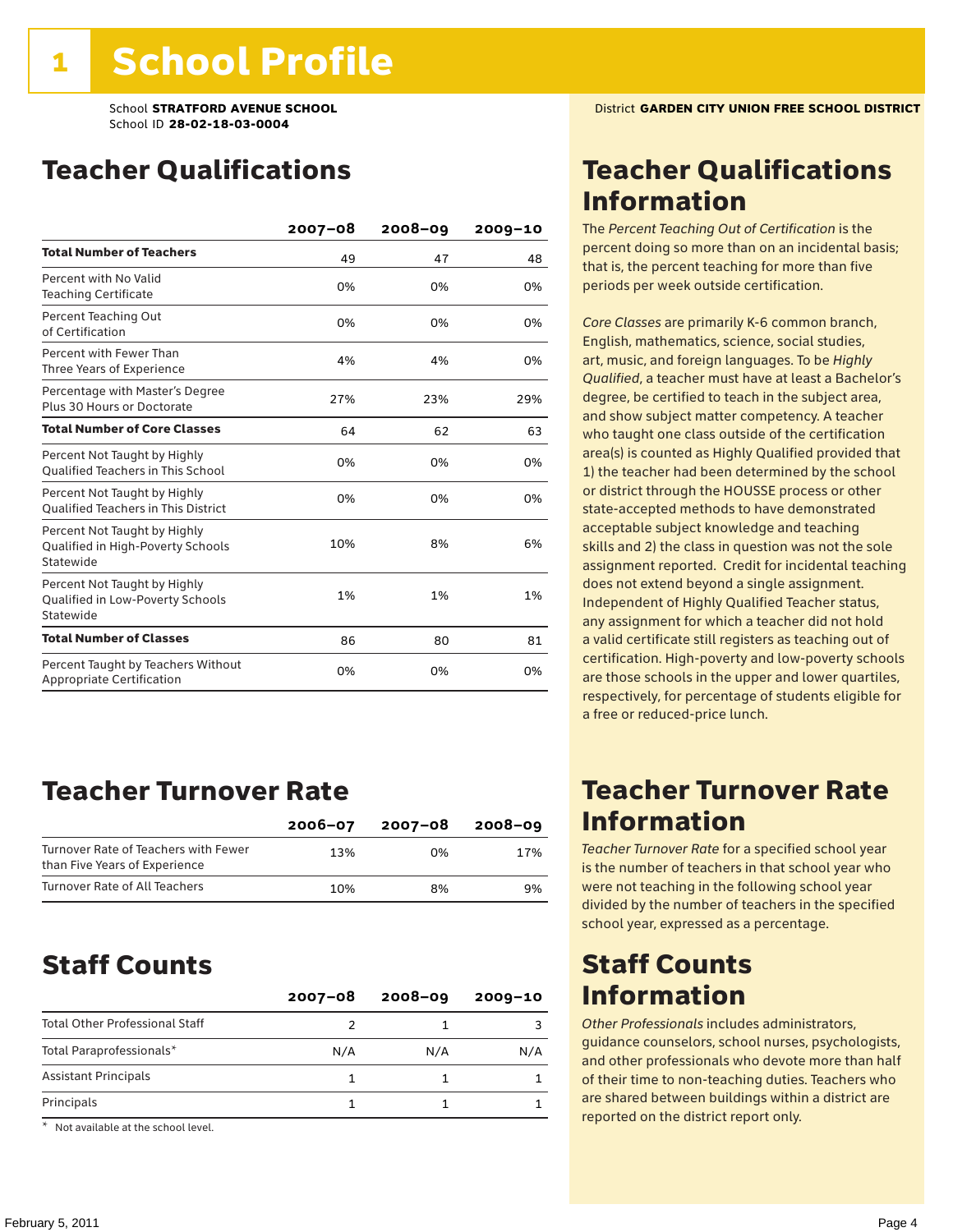### Understanding How Accountability Works in New York State

The federal No Child Left Behind (NCLB) Act requires that states develop and report on measures of student proficiency in 1) English language arts (ELA), in 2) mathematics, and on 3) a third indicator. In New York State in 2009–10, the third indicator is science at the elementary/middle level and graduation rate at the secondary level. Schools or districts that meet predefined goals on these measures are making Adequate Yearly Progress (AYP).

For more information about accountability in New York State, visit: http://www.p12.nysed.gov/irts/accountability/

### 1 English Language Arts (ELA)

To make AYP in ELA, every accountability group must make AYP. For a group to make AYP, it must meet the participation *and* the performance criteria.

#### A Participation Criterion

At the elementary/middle level, 95 percent of Grades 3–8 students enrolled during the test administration period in each group with 40 or more students must be tested on the New York State Testing Program (NYSTP) in ELA or, if appropriate, the New York State English as a Second Language Achievement Test (NYSESLAT), or the New York State Alternate Assessment (NYSAA) in ELA. At the secondary level, 95 percent of seniors in 2009–10 in each accountability group with 40 or more students must have taken an English examination that meets the students' graduation requirement.

#### B Performance Criterion

At the elementary/middle level, the Performance Index (PI) of each group with 30 or more continuously enrolled tested students must equal or exceed its Effective Annual Measurable Objective (AMO) or the group must make Safe Harbor. (NYSESLAT is used only for participation.) At the secondary level, the PI of each group in the 2006 cohort with 30 or more members must equal or exceed its Effective AMO or the group must make Safe Harbor. To make Safe Harbor, the PI of the group must equal or exceed its Safe Harbor Target and the group must qualify for Safe Harbor using the third indicator, science or graduation rate.

#### 2 Mathematics

The same criteria for making AYP in ELA apply to mathematics. At the elementary/middle level, the measures used to determine AYP are the NYSTP and the NYSAA in mathematics. At the secondary level, the measures are mathematics examinations that meet the students' graduation requirement.

#### 3 Third Indicator

In addition to English language arts and mathematics, the school must also make AYP in a third area of achievement. This means meeting the criteria in science at the elementary/middle level and the criteria in graduation rate at the secondary level.

Elementary/Middle-Level Science: To make AYP, the All Students group must meet the participation criterion *and* the performance criterion.

#### A Participation Criterion

Eighty percent of students in Grades 4 and/or 8 enrolled during the test administration period in the All Students group, if it has 40 or more students, must be tested on an accountability measure. In Grade 4, the measures are the Grade 4 elementary-level science test and the Grade 4 NYSAA in science. In Grade 8 science, the measures are the Grade 8 middle-level science test, Regents science examinations, and the Grade 8 NYSAA in science.

#### B Performance Criterion

The PI of the All Students group, if it has 30 or more students, must equal or exceed the State Science Standard (100) or the Science Progress Target.

Qualifying for Safe Harbor in Elementary/Middle-Level ELA and Math: To qualify, the group must meet both the participation criterion and the performance criterion in science.

Secondary-Level Graduation Rate: For a school to make AYP in graduation rate, the percent of students in the 2005 graduation-rate total cohort in the All Students group earning a local or Regents diploma by August 31, 2009 must equal or exceed the Graduation-Rate Standard (80%) or the Graduation-Rate Progress Target.

Qualifying for Safe Harbor in Secondary-Level ELA and Math: To qualify, the percent of the 2005 graduation-rate total cohort earning a local or Regents diploma by August 31, 2009 must equal or exceed the Graduation-Rate Standard (80%) or the Graduation-Rate Progress Target for that group.

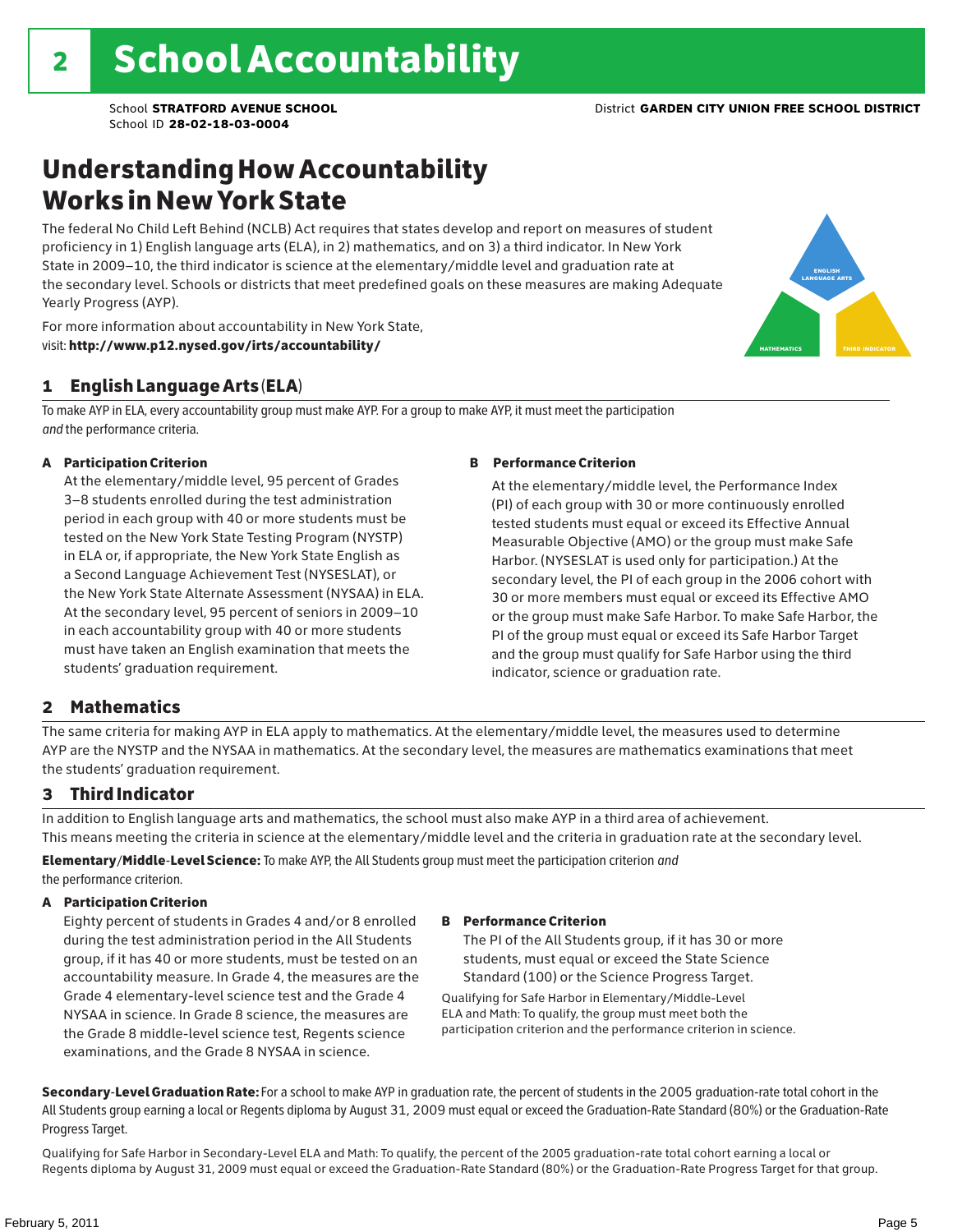### Useful Terms for Understanding Accountability

#### 12th Graders

The count of 12th graders enrolled during the 2009–10 school year used to determine the Percentage Tested for the Participation part of the AYP determination for secondarylevel ELA and mathematics. These are the first numbers in the parentheses after the subgroup label on the secondary-level ELA and mathematics pages.

#### 2006 Cohort

The count of students in the 2006 accountability cohort used to determine the Performance Index for the Test Performance part of the AYP determination for secondary-level ELA and mathematics. These are the second numbers in the parentheses after the subgroup label on the secondary-level ELA and mathematics pages.

#### Accountability Cohort for English and Mathematics

The accountability cohort is used to determine if a school or district met the performance criterion in secondary-level ELA and mathematics. The 2006 school accountability cohort consists of all students who first entered Grade 9 anywhere in the 2006–07 school year, and all ungraded students with disabilities who reached their seventeenth birthday in the 2006–07 school year, who were enrolled on October 7, 2009 and did not transfer to a diploma granting program. Students who earned a high school equivalency diploma or were enrolled in an approved high school equivalency preparation program on June 30, 2010, are not included in the 2006 school accountability cohort. The 2006 district accountability cohort consists of all students in each school accountability cohort plus students who transferred within the district after BEDS day plus students who were placed outside the district by the Committee on Special Education or district administrators and who met the other requirements for cohort membership. Cohort is defined in Section 100.2 (p) (16) of the Commissioner's Regulations.

#### Adequate Yearly Progress (AYP)

Adequate Yearly Progress (AYP) indicates satisfactory progress by a district or a school toward the goal of proficiency for all students.

#### Annual Measurable Objective (AMO)

The Annual Measurable Objective (AMO) is the Performance Index value that signifies that an accountability group is making satisfactory progress toward the goal that 100 percent of students will be proficient in the State's learning standards for English language arts and mathematics by 2013–14. The AMOs for each grade level will be increased as specified in CR100.2(p) (14) and will reach 200 in 2013–14. (See Effective AMO for further information.)

#### Continuous Enrollment

The count of continuously enrolled tested students used to determine the Performance Index for the Test Performance part of the AYP determination for elementary/middle-level ELA, mathematics, and science. These are the second numbers in the parentheses after the subgroup label on the elementary/ middle-level ELA, mathematics, and science pages.

#### Continuously Enrolled Students

At the elementary/middle level, continuously enrolled students are those enrolled in the school or district on BEDS day (usually the first Wednesday in October) of the school year until the test administration period. At the secondary level, all students who meet the criteria for inclusion in the accountability cohort are considered to be continuously enrolled.

#### Effective Annual Measurable Objective (Effective AMO)

The Effective Annual Measurable Objective is the Performance Index (PI) value that each accountability group within a school or district is expected to achieve to make AYP. The Effective AMO is the lowest PI that an accountability group of a given size can achieve in a subject for the group's PI not to be considered significantly different from the AMO for that subject. If an accountability group's PI equals or exceeds the Effective AMO, it is considered to have made AYP. A more complete definition of Effective AMO and a table showing the PI values that each group size must equal or exceed to make AYP are available at www.p12.nysed.gov/irts.

#### Graduation Rate

The Graduation Rate on the Graduation Rate page is the percentage of the 2005 cohort that earned a local or Regents diploma by August 31, 2009.

#### Graduation-Rate Total Cohort

The Graduation-Rate Total Cohort, shown on the Graduation Rate page, is used to determine if a school or district made AYP in graduation rate. For the 2009–10 school year, this cohort is the 2005 graduation-rate total cohort. The 2005 total cohort consists of all students who first entered Grade 9 anywhere in the 2005–06 school year, and all ungraded students with disabilities who reached their seventeenth birthday in the 2005–06 school year, and who were enrolled in the school/ district for five months or longer or who were enrolled in the school/district for less than five months but were previously enrolled in the same school/district for five months or longer between the date they first entered Grade 9 and the date they last ended enrollment. A more detailed definition of graduation-rate cohort can be found in the SIRS Manual at

#### http://www.p12.nysed.gov/irts/sirs/.

For districts and schools with fewer than 30 graduation-rate total cohort members in the All Students group in 2009–10, data for 2008–09 and 2009–10 for accountability groups were combined to determine counts and graduation rates. Groups with fewer than 30 students in the graduation-rate total cohort are not required to meet the graduation-rate criterion.

#### Limited English Proficient

For all accountability measures, if the count of LEP students is equal to or greater than 30, former LEP students are also included in the performance calculations.

#### Non-Accountability Groups

Female, Male, and Migrant groups are not part of the AYP determination for any measure.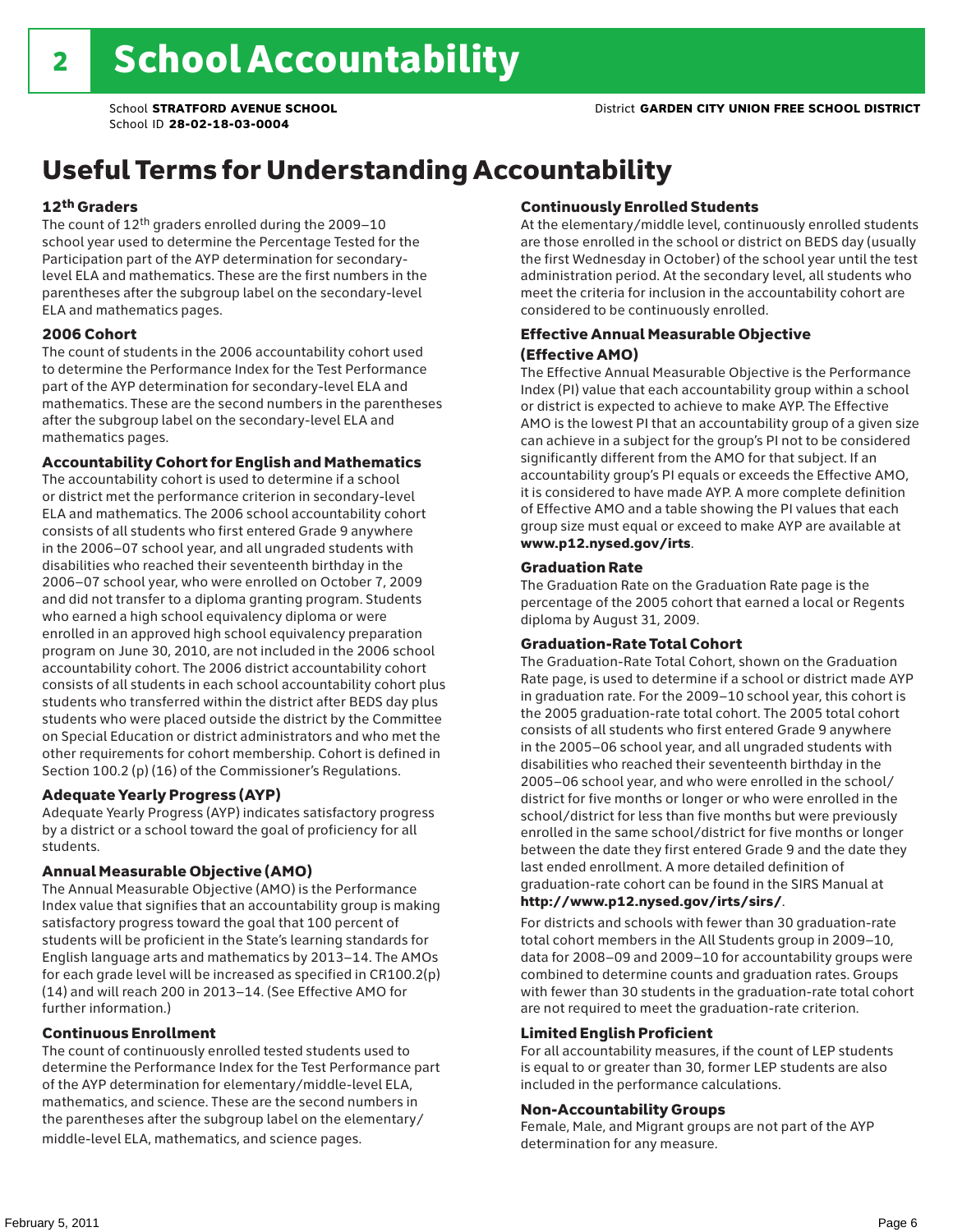## Useful Terms for Understanding Accountability (continued)

#### Participation

Accountability groups with fewer than 40 students enrolled during the test administration period (for elementary/middlelevel ELA, math, and science) or fewer than 40 12th graders (for secondary-level ELA and mathematics) are not required to meet the participation criterion. If the Percentage Tested for an accountability group fell below 95 percent for ELA and math or 80 percent for science in 2009–10, the participation enrollment ("Total" or "12th Graders") shown in the tables is the sum of 2008–09 and 2009–10 participation enrollments and the "Percentage Tested" shown is the weighted average of the participation rates over those two years.

#### Performance Index (PI)

A Performance Index is a value from 0 to 200 that is assigned to an accountability group, indicating how that group performed on a required State test (or approved alternative) in English language arts, mathematics, or science. Student scores on the tests are converted to four performance levels, from Level 1 to Level 4. (See performance level definitions on the Overview summary page.) At the elementary/middle level, the PI is calculated using the following equation:

100 × [(Count of Continuously Enrolled Tested Students Performing at Levels 2, 3, and  $4 +$  the Count at Levels 3 and  $4) \div$ Count of All Continuously Enrolled Tested Students]

At the secondary level, the PI is calculated using the following equation:

100 × [(Count of Cohort Members Performing at Levels 2, 3, and 4 + the Count at Levels 3 and 4) ÷ Count of All Cohort Members]

A list of tests used to measure student performance for accountability is available at www.p12.nysed.gov/irts.

#### Progress Targets

For accountability groups below the State Standard in science or graduation rate, the Progress Target is an alternate method for making AYP or qualifying for Safe Harbor in English language arts and mathematics based on improvement over the previous year's performance.

*Science:* The current year's Science Progress Target is calculated by adding one point to the previous year's Performance Index (PI). Example: The 2009–10 Science Progress Target is calculated by adding one point to the 2008–09 PI.

*Graduation Rate*: The Graduation-rate Progress Target is calculated by determining a 20% gap reduction between the rate of the previous year's graduation-rate cohort and the state standard. Example: The 2009–10 Graduation-Rate Progress Target = [(80 – percentage of the 2004 cohort earning a local or Regents diploma by August 31, 2008)  $\times$  0.20] + percentage of the 2004 cohort earning a local or Regents diploma by August 31, 2008.

Progress Targets are provided for groups whose PI (for science) or graduation rate (for graduation rate) is below the State Standard.

#### Safe Harbor Targets

Safe Harbor provides an alternate means to demonstrate AYP for accountability groups that do not achieve their EAMOs in English or mathematics. The 2009–10 safe harbor targets are calculated using the following equation: 2008–09 PI + (200 – the 2008–09 PI) × 0.10

Safe Harbor Targets are provided for groups whose PI is less than the EAMO.

#### Safe Harbor Qualification (‡)

On the science page, if the group met both the participation and the performance criteria for science, the Safe Harbor Qualification column will show "Qualified." If the group did not meet one or more criteria, the column will show "Did not qualify." A "‡" symbol after the 2009–10 Safe Harbor Target on the elementary/middle- or secondary-level ELA or mathematics page indicates that the student group did not make AYP in science (elementary/middle level) or graduation rate (secondary level) and; therefore, the group did not qualify for Safe Harbor in ELA or mathematics.

#### State Standard

The criterion value that represents minimally satisfactory performance (for science) or a minimally satisfactory percentage of cohort members earning a local or Regents diploma (for graduation rate). In 2009–10, the State Science Standard is a Performance Index of 100; the State Graduation-Rate Standard is 80%. The Commissioner may raise the State Standard at his discretion in future years.

#### Students with Disabilities

For all measures, if the count of students with disabilities is equal to or greater than 30, former students with disabilities are also included in the performance calculations.

#### Test Performance

For districts and schools with fewer than 30 continuously enrolled tested students (for elementary/middle-level ELA, math, and science) or fewer than 30 students in the 2006 cohort (for secondary-level ELA and mathematics) in the All Students group in 2009–10, data for 2008–09 and 2009–10 for accountability groups were combined to determine counts and Performance Indices. For districts and schools with 30 or more continuously enrolled students/2006 cohort members in the All Students group in 2009–10, student groups with fewer than 30 members are not required to meet the performance criterion. This is indicated by a "—" in the Test Performance column in the table.

#### Total

The count of students enrolled during the test administration period used to determine the Percentage Tested for the Participation part of the AYP determination for elementary/ middle-level ELA, mathematics, and science. These are the first numbers in the parentheses after the subgroup label on the elementary/middle-level ELA, mathematics, and science pages. For accountability calculations, students who were excused from testing for medical reasons in accordance with federal NCLB guidance are not included in the count.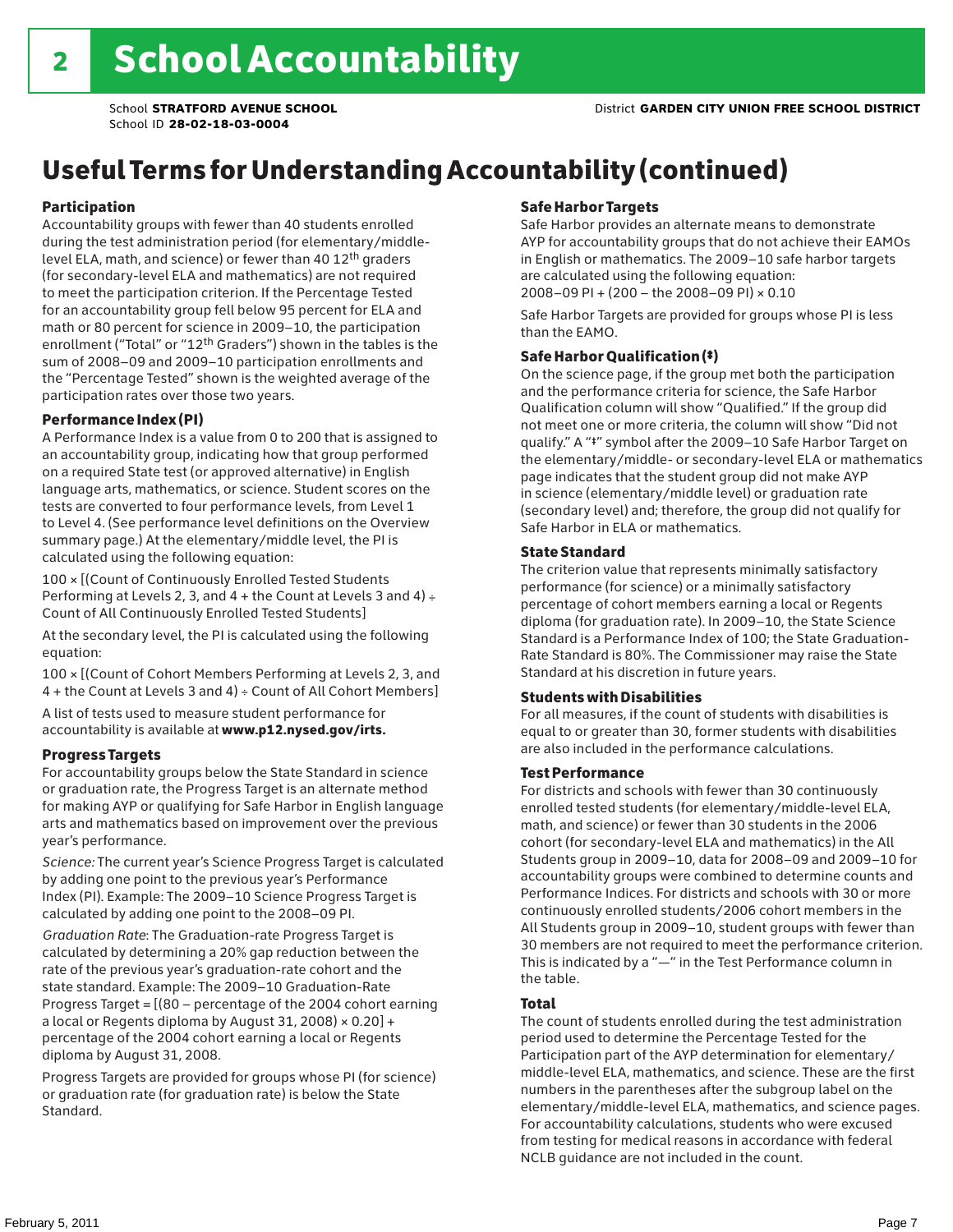School **STRATFORD AVENUE SCHOOL** District **GARDEN CITY UNION FREE SCHOOL DISTRICT**

School ID **28-02-18-03-0004**

### Understanding Your School Accountability Status

New York State participates in the Differentiated Accountability pilot program, as approved by the United States Department of Education in January 2009. Under this program, each public school in the State is assigned an accountability "phase" (Good Standing, Improvement, Corrective Action, or Restructuring) and, for schools not in Good Standing, a "category" (Basic, Focused, or Comprehensive) for each measure for which the school is accountable. Accountability measures for schools at the elementary/middle level are English language arts (ELA), mathematics, and science; at the secondary level, they are ELA, mathematics, and graduation rate. Generally, the school's overall accountability status is its most advanced accountability phase and its highest category within that phase. A school in any year of the phase (that is not Good Standing) that makes AYP for the measure remains in the same phase/category the following year. An identified school that makes AYP in the identified measure for two consecutive years returns to Good Standing. Once a school is identified with a category within a phase, it cannot move to a less intensive category in the following school year within that phase.

Each school district with one or more Title I schools and each Title I charter school designated as Improvement (year 1 and year 2), Corrective Action, or Restructuring must make Supplemental Educational Services available for eligible students in the identified Title I school(s). A school district with one or more schools designated as Improvement (year 2), Corrective Action, or Restructuring must also provide Public School Choice to eligible students in identified Title I school(s). For more information on the Differentiated Accountability program and a list of interventions for schools not in Good Standing,

see http://www.p12.nysed.gov/nyc/APA/Differentiated\_Accountability/DA\_home.html.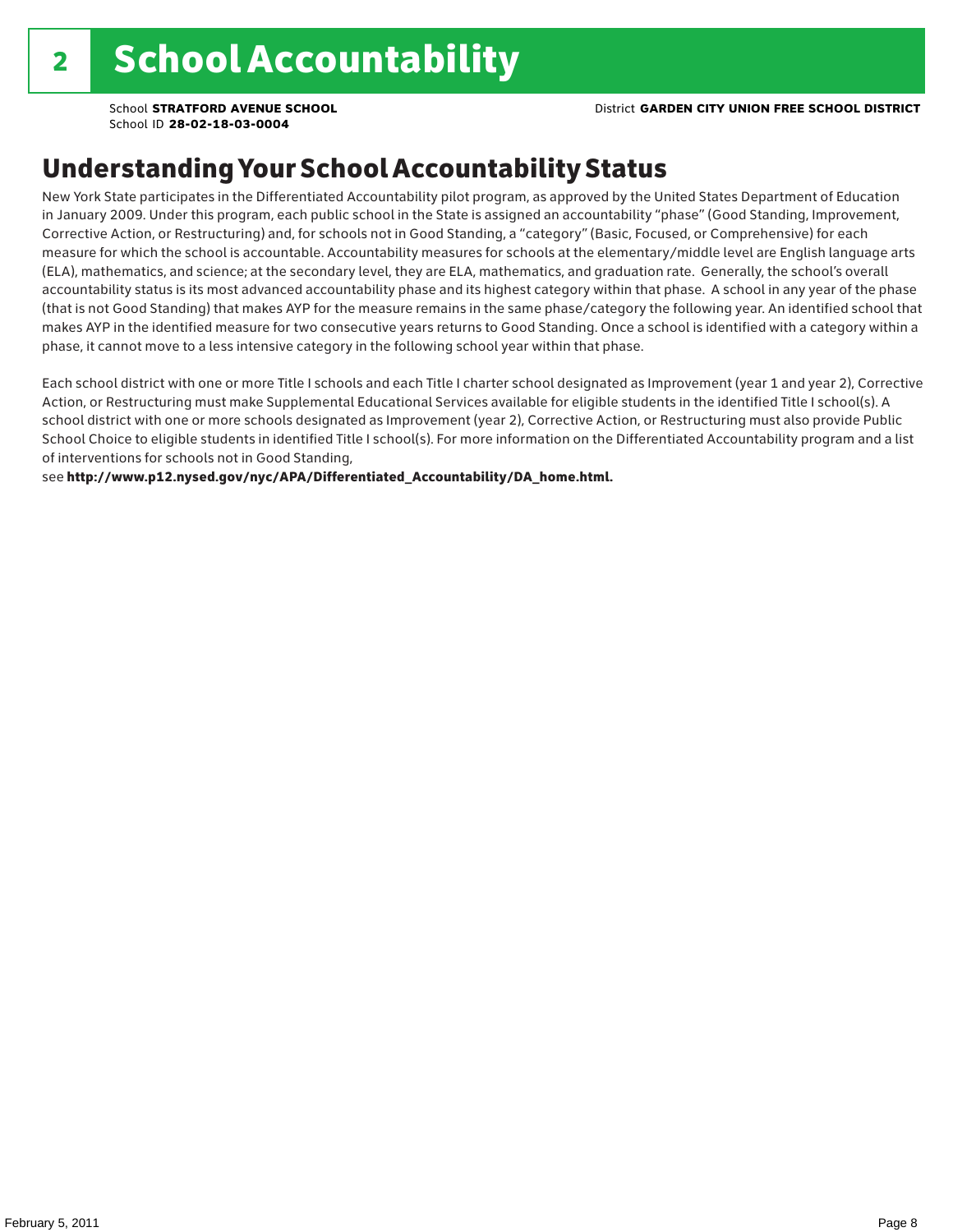### Understanding Your School Accountability Status (continued)

### Phase/Category

Good Standing A school that has not been designated as Improvement, Corrective Action, or Restructuring.

Improvement (year 1) A school that failed to make AYP for two consecutive years on the same accountability measure; or a school that was designated as Improvement (year 1) in the current school year that made AYP for the identified measure and is in Good Standing.

Improvement (year 2) A school that was designated as a school in Improvement (year 1) in the current school year and failed to make AYP on the same accountability measure for which it was identified; or a school that was designated as Improvement (year 2) in the current school year that made AYP for the identified measure.

#### Improvement/Basic:

A school that failed to make AYP in ELA and/or math for one accountability group, but made AYP for the All Students group; or a school that failed to make AYP in only science or graduation rate. Improvement/Focused:

A school that failed to make AYP in ELA and/or math for more than one accountability group, but made AYP for the All Students group; or a school whose worst status is Improvement/Basic for at least two measures.

#### Improvement/Comprehensive:

A school that failed to make AYP in ELA and/or math for the All Students group; or a school that failed to make AYP in ELA and/or math for every accountability group for which there are at least two, but made AYP for the All Students group; or a school that failed to make AYP in ELA and/or math AND in science or graduation rate.

#### Corrective Action or Restructuring/Focused:

A school that failed to make AYP in ELA and/or math for one or more accountability groups, but made AYP for the All Students group; or a school that failed to make AYP in science or graduation rate but made AYP in ELA and math.

measure. Corrective Action (year 2) A school that was designated as a school in Corrective Action (year 1) in the current school year that failed to make AYP on the same accountability measure for which it was identified; or a school that was designated as Corrective Action (year 2) in the current school year that made AYP for the identified

Corrective Action (year 1) A school that was designated as a school in Improvement (year 2) in the current school year and failed to make AYP on the same accountability measure for which it was identified; or a school that was designated as Corrective Action (year 1) in the current school year that made AYP for the identified

measure. Restructuring (year 1) A school that was designated as a school in Corrective Action (year 2) in the current school year and failed to make AYP on the same accountability measure for which it was identified; or a school that was designated as Restructuring (year 1)

in the current school year that made AYP for the identified measure. Restructuring (year 2) A school that was designated as a school in Restructuring (year 1) in the current school year that failed to make AYP on the same accountability measure for which it was identified; or a school that was designated as Restructuring (year 2) in the current school year that made AYP for the identified measure. Restructuring (Advanced) A school that was designated as a school in Restructuring (year 2) in the current school year that failed to make AYP on the same accountability measure for which it was identified; or a school that was designated as Restructuring (Advanced) in the current school year that made AYP for the identified measure.

Corrective Action or Restructuring/Comprehensive: A school that failed to make AYP in ELA and/or math for the All Students group; or a school that failed to make AYP in ELA and/or math for every accountability group except the All Students group for which there are at least two, but made AYP for the All Students group; or a school that failed to make AYP in ELA and/or math AND in science or graduation rate.

SURR: A school that is identified for registration review (SURR) during a school year in which it is designated as a school in Improvement or Corrective Action shall, in the next school year, be designated as Restructuring (year 1)/Comprehensive.

Pending - A school's status is "Pending" if the school requires special evaluation procedures and they have not yet been completed.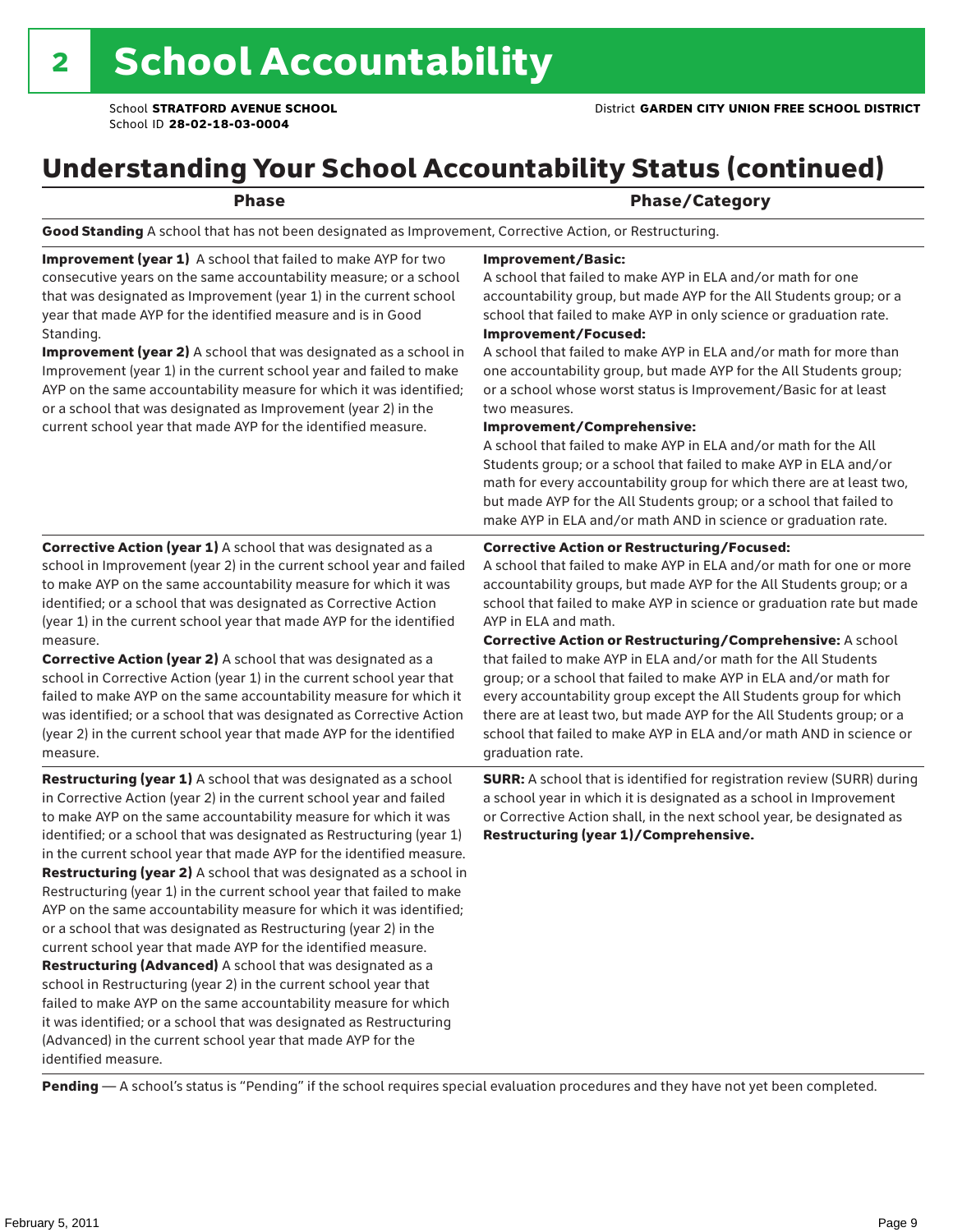# 2 School Accountability

### Summary

| <b>Overall Accountability</b><br>Status $(2010 - 11)$ | <b>In Good Standing</b> |                                                         |                        |  |  |
|-------------------------------------------------------|-------------------------|---------------------------------------------------------|------------------------|--|--|
|                                                       |                         | <b>Elementary/Middle Level</b>                          | <b>Secondary Level</b> |  |  |
|                                                       | ELA                     | In Good Standing                                        | ELA                    |  |  |
|                                                       | Math                    | In Good Standing                                        | Math                   |  |  |
|                                                       | Science                 | In Good Standing                                        | <b>Graduation Rate</b> |  |  |
| <b>Title I Part A Funding</b>                         |                         | <b>Years the School Received Title I Part A Funding</b> |                        |  |  |

| $2008 - 09$ | 2009-10 | $2010 - 11$ |
|-------------|---------|-------------|
| <b>YES</b>  | YES     | NO          |
|             |         |             |

#### On which accountability measures did this school make Adequate Yearly Progress (AYP) and which groups made AYP on each measure?

|                                                     | <b>Elementary/Middle Level</b> |                          |               | <b>Secondary Level</b> |                    |                        |
|-----------------------------------------------------|--------------------------------|--------------------------|---------------|------------------------|--------------------|------------------------|
|                                                     | English                        |                          |               | English                |                    |                        |
| <b>Student Groups</b>                               | Language Arts                  | Mathematics              | Science       | Language Arts          | <b>Mathematics</b> | <b>Graduation Rate</b> |
| <b>All Students</b>                                 | V                              | v                        | V             |                        |                    |                        |
| <b>Ethnicity</b>                                    |                                |                          |               |                        |                    |                        |
| American Indian or Alaska Native                    |                                |                          |               |                        |                    |                        |
| <b>Black or African American</b>                    |                                | $\overline{\phantom{m}}$ |               |                        |                    |                        |
| Hispanic or Latino                                  |                                |                          |               |                        |                    |                        |
| Asian or Native Hawaiian/Other Pacific<br>Islander  |                                |                          |               |                        |                    |                        |
| White                                               | v                              |                          |               |                        |                    |                        |
| Multiracial                                         |                                |                          |               |                        |                    |                        |
| <b>Other Groups</b>                                 |                                |                          |               |                        |                    |                        |
| <b>Students with Disabilities</b>                   | V                              | V                        |               |                        |                    |                        |
| Limited English Proficient                          |                                |                          |               |                        |                    |                        |
| <b>Economically Disadvantaged</b>                   |                                |                          |               |                        |                    |                        |
| <b>Student groups making</b><br>AYP in each subject | $\vee$ 3 of 3                  | $\vee$ 3 of 3            | $\vee$ 1 of 1 |                        |                    |                        |



Made AYP Using Safe Harbor Target

✘ Did not make AYP

— Insufficient Number of Students to Determine AYP Status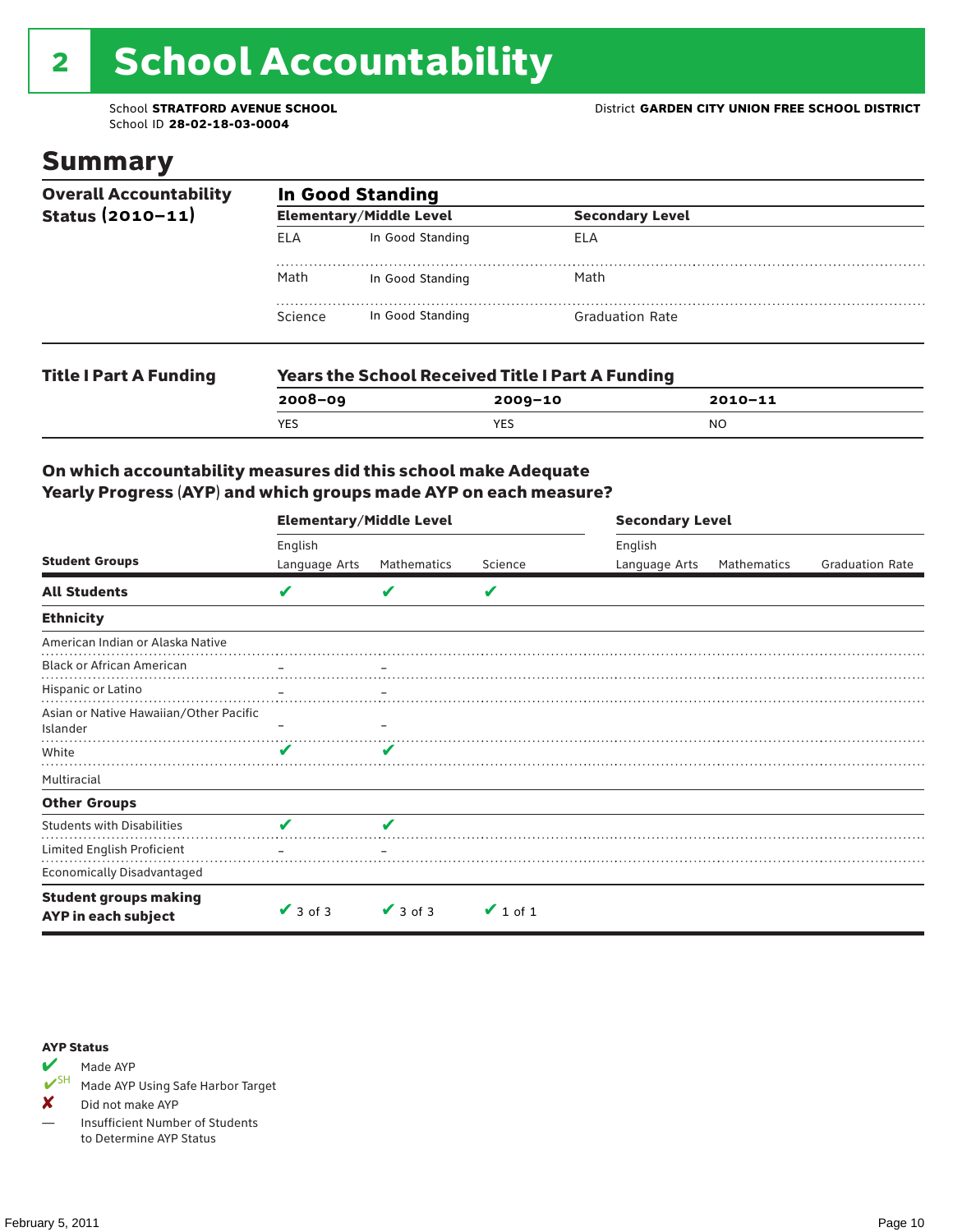### **Elementary/Middle-Level English Language Arts**

|                                   |        | Made AYP                                           |
|-----------------------------------|--------|----------------------------------------------------|
| <b>Accountability Measures</b>    | 3 of 3 | Student groups making AYP in English language arts |
| for This Subject<br>$(2010 - 11)$ |        |                                                    |
| <b>Accountability Status</b>      |        | In Good Standing                                   |

#### How did students in each accountability group perform on **elementary/middle-level English language arts accountability measures?**

|                                                            | <b>AYP</b>      | <b>Participation</b> |               | <b>Test Performance</b>    |             | <b>Performance Objectives</b> |                    |             |
|------------------------------------------------------------|-----------------|----------------------|---------------|----------------------------|-------------|-------------------------------|--------------------|-------------|
| <b>Student Group</b>                                       |                 | Met                  | Percentage    | Met                        | Performance | Effective                     | Safe Harbor Target |             |
| (Total: Continuous Enrollment)                             | <b>Status</b>   | Criterion            | <b>Tested</b> | Criterion                  | Index       | AMO                           | $2009 - 10$        | $2010 - 11$ |
| <b>Accountability Groups</b>                               |                 |                      |               |                            |             |                               |                    |             |
| <b>All Students (537:536)</b>                              | V               | V                    | 100%          | $\boldsymbol{\mathcal{L}}$ | 193         | 150                           |                    |             |
| <b>Ethnicity</b>                                           |                 |                      |               |                            |             |                               |                    |             |
| American Indian or Alaska Native (0:0)                     |                 |                      |               |                            |             |                               |                    |             |
| Black or African American (1:1)                            |                 |                      |               |                            |             |                               |                    |             |
| Hispanic or Latino (5:5)                                   |                 |                      |               |                            |             |                               |                    |             |
| Asian or Native Hawaiian/Other Pacific<br>Islander (16:15) |                 |                      |               |                            |             |                               |                    |             |
| White (515:515)                                            | V               | V                    | 100%          | V                          | 193         | 150                           |                    |             |
| Multiracial (0:0)                                          |                 |                      |               |                            |             |                               |                    |             |
| <b>Other Groups</b>                                        |                 |                      |               |                            |             |                               |                    |             |
| Students with Disabilities (48:57)                         |                 |                      | 100%          | u                          | 167         | 142                           |                    |             |
| Limited English Proficient (2:1)                           |                 |                      |               |                            |             |                               |                    |             |
| Economically Disadvantaged (0:0)                           |                 |                      |               |                            |             |                               |                    |             |
| <b>Final AYP Determination</b>                             | $\sqrt{3}$ of 3 |                      |               |                            |             |                               |                    |             |
| <b>Non-Accountability Groups</b>                           |                 |                      |               |                            |             |                               |                    |             |
| Female (254:254)                                           |                 |                      | 100%          |                            | 193         | 148                           |                    |             |
| Male (283:282)                                             |                 |                      | 100%          |                            | 194         | 149                           |                    |             |
| Migrant (0:0)                                              |                 |                      |               |                            |             |                               |                    |             |

#### Symbols

- Made AYP<br> **V**SH Made AVP Made AYP Using Safe Harbor Target
- X Did not make AYP
- Fewer Than 40 Total/Fewer Than 30 Continuous Enrollment
- ‡ Did not qualify for Safe Harbor

note: See *Useful Terms for Understanding Accountability*  for explanations and definitions of terms and table labels used on this page.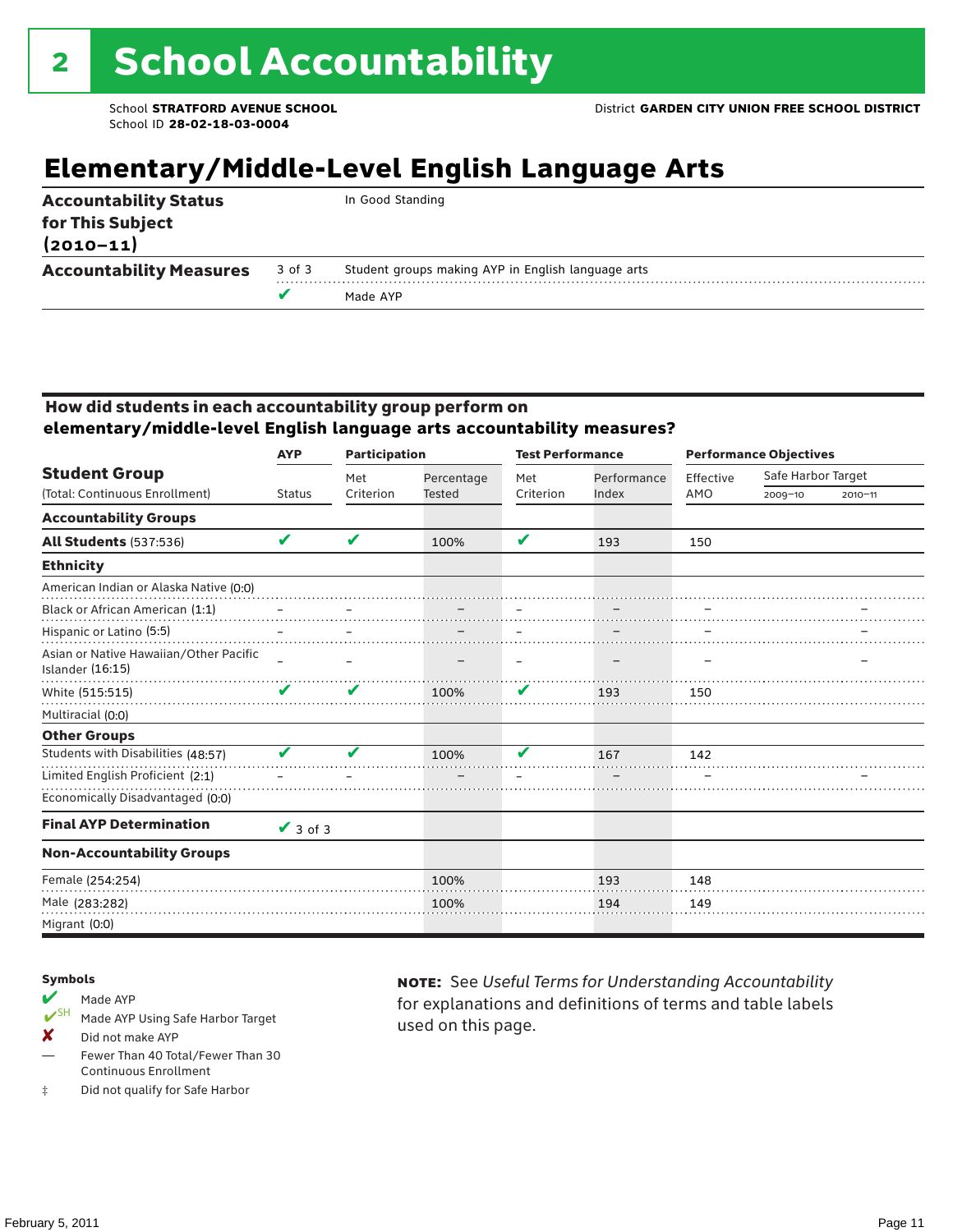### **Elementary/Middle-Level Mathematics**

| <b>Accountability Status</b><br>for This Subject<br>$(2010 - 11)$ |        | In Good Standing                         |
|-------------------------------------------------------------------|--------|------------------------------------------|
| <b>Accountability Measures</b>                                    | 3 of 3 | Student groups making AYP in mathematics |
|                                                                   |        | Made AYP                                 |
|                                                                   |        |                                          |

#### How did students in each accountability group perform on **elementary/middle-level mathematics accountability measures?**

|                                                            | <b>AYP</b>    | <b>Participation</b> |            | <b>Test Performance</b> |             | <b>Performance Objectives</b> |                    |             |
|------------------------------------------------------------|---------------|----------------------|------------|-------------------------|-------------|-------------------------------|--------------------|-------------|
| <b>Student Group</b>                                       |               | Met                  | Percentage | Met                     | Performance | Effective                     | Safe Harbor Target |             |
| (Total: Continuous Enrollment)                             | <b>Status</b> | Criterion            | Tested     | Criterion               | Index       | AMO                           | 2009-10            | $2010 - 11$ |
| <b>Accountability Groups</b>                               |               |                      |            |                         |             |                               |                    |             |
| <b>All Students (537:535)</b>                              | V             | V                    | 100%       | $\mathbf{v}$            | 199         | 130                           |                    |             |
| <b>Ethnicity</b>                                           |               |                      |            |                         |             |                               |                    |             |
| American Indian or Alaska Native (0:0)                     |               |                      |            |                         |             |                               |                    |             |
| Black or African American (1:1)                            |               |                      |            |                         |             |                               |                    |             |
| Hispanic or Latino (5:5)                                   |               |                      |            |                         |             |                               |                    |             |
| Asian or Native Hawaiian/Other Pacific<br>Islander (16:15) |               |                      |            |                         |             |                               |                    |             |
| White (515:514)                                            | V             | V                    | 100%       | V                       | 199         | 130                           |                    |             |
| Multiracial (0:0)                                          |               |                      |            |                         |             |                               |                    |             |
| <b>Other Groups</b>                                        |               |                      |            |                         |             |                               |                    |             |
| Students with Disabilities (48:56)                         |               |                      | 98%        | u                       | 195         | 122                           |                    |             |
| Limited English Proficient (2:1)                           |               |                      |            |                         |             |                               |                    |             |
| Economically Disadvantaged (0:0)                           |               |                      |            |                         |             |                               |                    |             |
| <b>Final AYP Determination</b>                             | $\vee$ 3 of 3 |                      |            |                         |             |                               |                    |             |
| <b>Non-Accountability Groups</b>                           |               |                      |            |                         |             |                               |                    |             |
| Female (254:254)                                           |               |                      | 100%       |                         | 199         | 128                           |                    |             |
| Male (283:281)                                             |               |                      | 100%       |                         | 200         | 129                           |                    |             |
| Migrant (0:0)                                              |               |                      |            |                         |             |                               |                    |             |

#### Symbols

### Made AYP<br> **V**SH Made AVP

- Made AYP Using Safe Harbor Target
- X Did not make AYP
- Fewer Than 40 Total/Fewer Than 30 Continuous Enrollment
- ‡ Did not qualify for Safe Harbor

note: See *Useful Terms for Understanding Accountability*  for explanations and definitions of terms and table labels used on this page.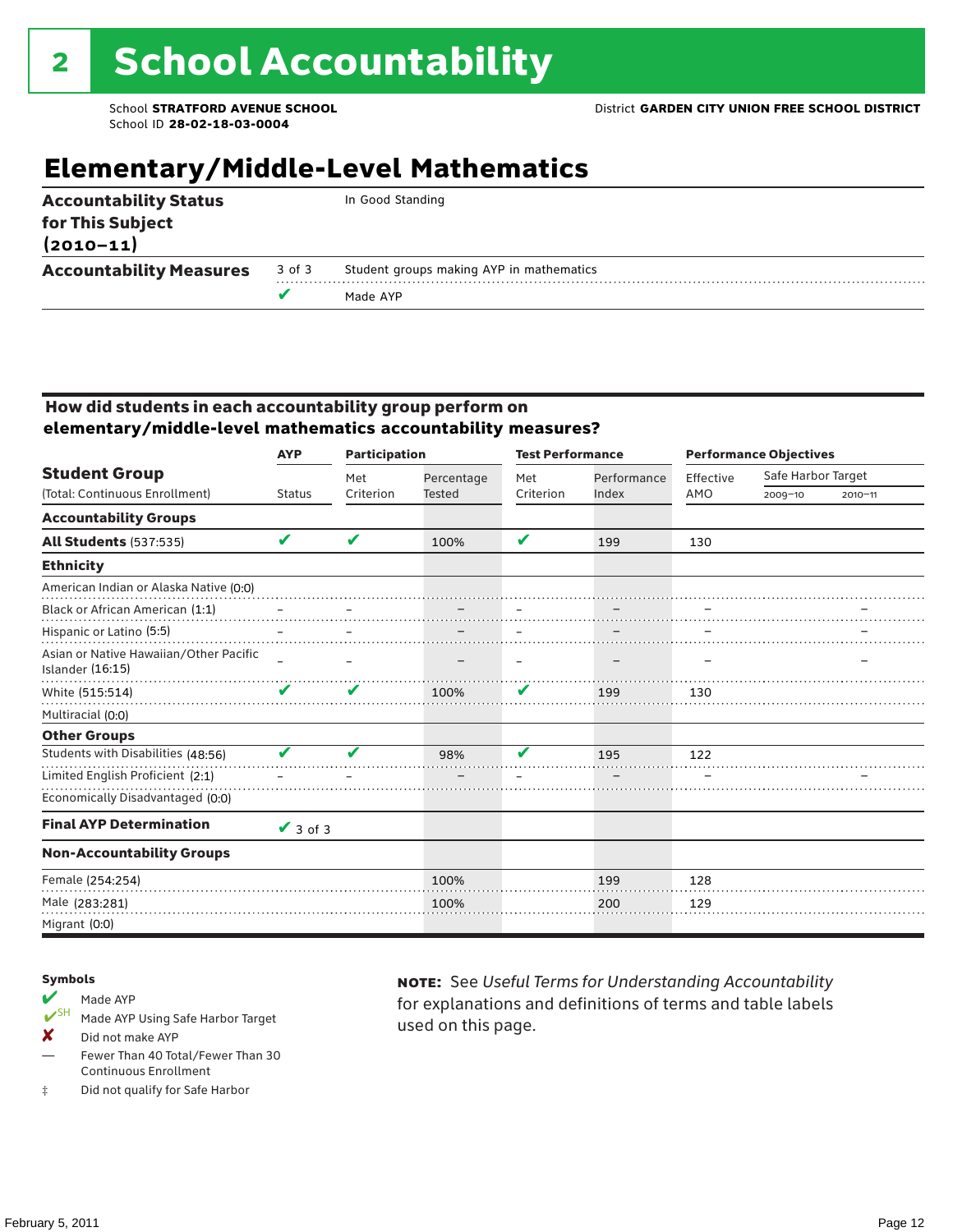### Elementary/Middle-Level Science

| <b>Accountability Status</b>   |        | In Good Standing                     |
|--------------------------------|--------|--------------------------------------|
| for This Subject               |        |                                      |
| $(2010 - 11)$                  |        |                                      |
| <b>Accountability Measures</b> | 1 of 1 | Student groups making AYP in science |
|                                |        | Made AYP                             |

#### How did students in each accountability group perform on elementary/middle-level science accountability measures?

|                                                          | <b>AYP</b>    |                      | <b>Participation</b> |               | <b>Test Performance</b> |             | <b>Performance Objectives</b> |                 |             |
|----------------------------------------------------------|---------------|----------------------|----------------------|---------------|-------------------------|-------------|-------------------------------|-----------------|-------------|
| <b>Student Group</b>                                     |               | Safe Harbor          | Met                  | Percentage    | Met                     | Performance | State                         | Progress Target |             |
| (Total: Continuous Enrollment)                           |               | Status Qualification | Criterion            | <b>Tested</b> | Criterion               | Index       | Standard                      | 2009-10         | $2010 - 11$ |
| <b>Accountability Groups</b>                             |               |                      |                      |               |                         |             |                               |                 |             |
| All Students (194:194)                                   | V             | Qualified            | V                    | 100%          | V                       | 199         | 100                           |                 |             |
| <b>Ethnicity</b>                                         |               |                      |                      |               |                         |             |                               |                 |             |
| American Indian or Alaska Native (0:0)                   |               |                      |                      |               |                         |             |                               |                 |             |
| Black or African American (0:0)                          |               |                      |                      |               |                         |             |                               |                 |             |
| Hispanic or Latino (1:1)                                 |               |                      |                      |               |                         |             |                               |                 |             |
| Asian or Native Hawaiian/Other Pacific<br>Islander (5:5) |               |                      |                      |               |                         |             |                               |                 |             |
| White (188:188)                                          |               | Qualified            |                      | 100%          | V                       | 199         | 100                           |                 |             |
| Multiracial (0:0)                                        |               |                      |                      |               |                         |             |                               |                 |             |
| <b>Other Groups</b>                                      |               |                      |                      |               |                         |             |                               |                 |             |
| Students with Disabilities (16:16)                       |               |                      |                      |               |                         |             |                               |                 |             |
| Limited English Proficient (1:1)                         |               |                      |                      |               |                         |             |                               |                 |             |
| Economically Disadvantaged (0:0)                         |               |                      |                      |               |                         |             |                               |                 |             |
| <b>Final AYP Determination</b>                           | $\vee$ 1 of 1 |                      |                      |               |                         |             |                               |                 |             |
| <b>Non-Accountability Groups</b>                         |               |                      |                      |               |                         |             |                               |                 |             |
| Female (95:95)                                           |               |                      |                      | 100%          |                         | 199         | 100                           |                 |             |
| Male (99:99)                                             |               |                      |                      | 100%          |                         | 200         | 100                           |                 |             |
| Migrant (0:0)                                            |               |                      |                      |               |                         |             |                               |                 |             |

#### Symbols

- $M$  Made AYP
- X Did not make AYP

Fewer Than 40 Total/Fewer Than 30 Continuous Enrollment

note: See *Useful Terms for Understanding Accountability*  for explanations and definitions of terms and table labels used on this page.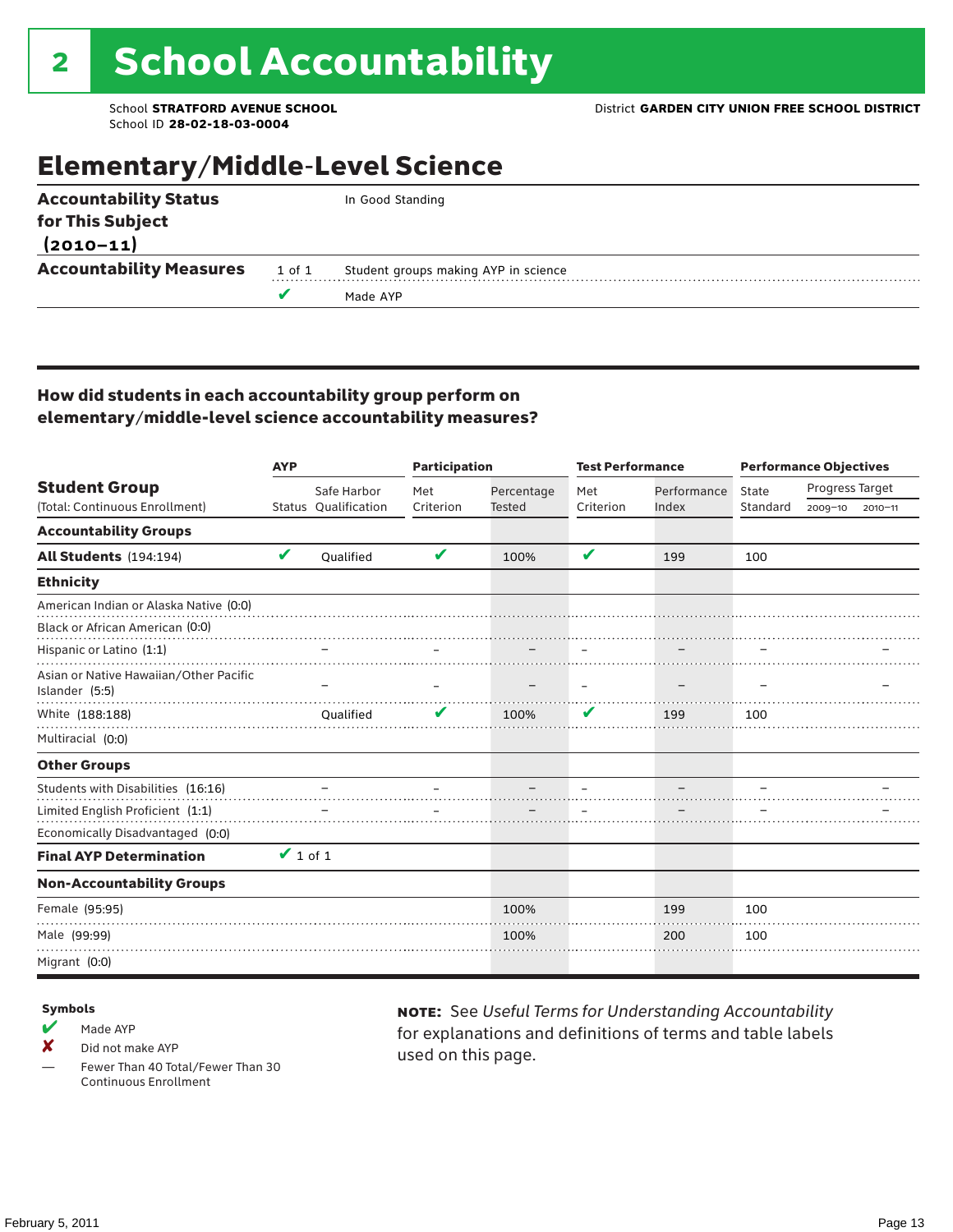### Summary of 2009–10 **School Performance**

Performance on the State assessments in English language arts, mathematics, and science at the elementary and middle levels is reported in terms of mean scores and the percentage of tested students scoring at or above Level 2, Level 3, and Level 4. Performance on the State assessments in ELA and mathematics at the secondary level is reported in terms of the percentage of students in a cohort scoring at these levels.

|                              | Percentage of students that<br>scored at or above Level 3 | Total<br>Tested |      |
|------------------------------|-----------------------------------------------------------|-----------------|------|
| <b>English Language Arts</b> | 0%                                                        | 50%             | 100% |
| Grade 3                      | 86%                                                       |                 | 168  |
| Grade 4                      | 86%                                                       |                 | 193  |
| Grade 5                      | 82%                                                       |                 | 170  |
| <b>Mathematics</b>           |                                                           |                 |      |
| Grade 3                      | 91%                                                       |                 | 169  |
| Grade 4                      | 93%                                                       |                 | 192  |
| Grade 5                      | 89%                                                       |                 | 170  |
| <b>Science</b>               |                                                           |                 |      |
| Grade 4                      | 99%                                                       |                 | 193  |

School **STRATFORD AVENUE SCHOOL** District **GARDEN CITY UNION FREE SCHOOL DISTRICT**

#### About the Performance Level Descriptors

#### Level 1: Not Meeting Learning Standards.

Student performance does not demonstrate an understanding of the content expected in the subject and grade level.

#### Level 2: Partially Meeting Learning Standards.

Student performance demonstrates a partial understanding of the content expected in the subject and grade level.

#### Level 3: Meeting Learning Standards.

Student performance demonstrates an understanding of the content expected in the subject and grade level.

#### Level 4: Meeting Learning Standards with Distinction.

Student performance demonstrates a thorough understanding of the content expected in the subject and grade level.

#### How are Need/Resource Capacity (N/RC) categories determined?

Districts are divided into high, average, and low need categories based on their ability to meet the special needs of their students with local resources. Districts in the high need category are subdivided into four categories based on enrollment size and, in some cases, number of students per square mile. More information about the categories can be found in the *Report to the Governor and the Legislature on the Educational Status of the*  State's Schools at www.p12.nysed.gov/irts.

In this section, this school's performance is compared with<br>that of the school district and multigarhaals Statemide In this section, this school's performance is compared that of the school district and public schools Statewide.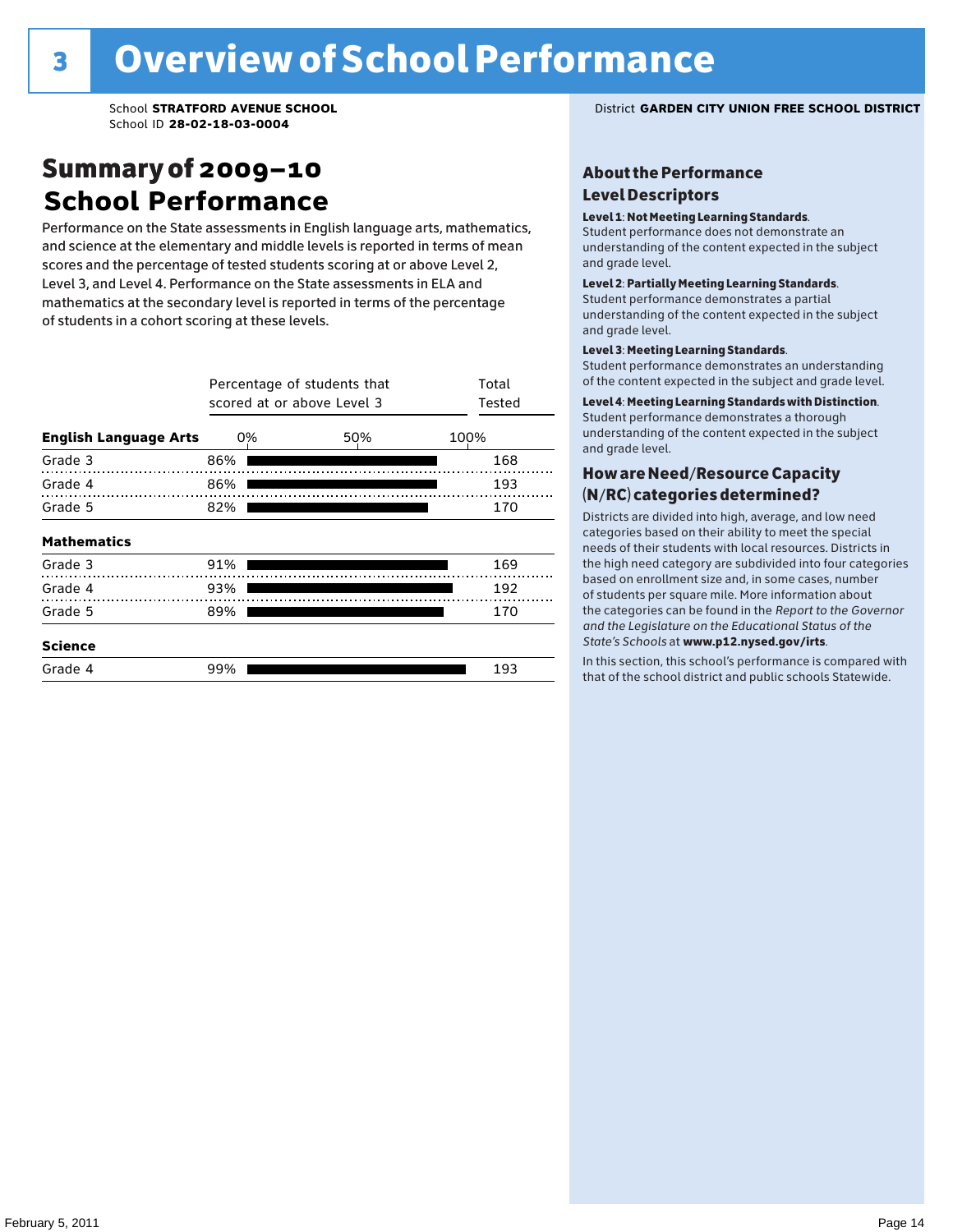## **This School's Results in Grade 3 English Language Arts**

|                                                       | <b>This School</b>              |                                 |                | <b>School District</b> |                                 | <b>NY State Public</b>               |
|-------------------------------------------------------|---------------------------------|---------------------------------|----------------|------------------------|---------------------------------|--------------------------------------|
|                                                       |                                 | Percentage scoring at level(s): |                |                        | Percentage scoring at level(s): | Percentage scoring at level(s):      |
|                                                       | $2 - 4$                         | $3 - 4$                         | $\overline{4}$ | $2 - 4$                | $3 - 4$<br>$\overline{4}$       | $\overline{4}$<br>$3 - 4$<br>$2 - 4$ |
| 2010 Mean Score: 689                                  | *Range: 643-780 662-780 694-780 |                                 |                |                        |                                 |                                      |
| 2009 Mean Score: 694<br>2009-10<br>a sa ba<br>2008-09 | 100%<br>98% 100%                | 94%<br>86%                      | 39%<br>26%     | 97% 100%               | 95%<br>82%<br>37%<br>27%        | 95%<br>86%<br>76%<br>55%<br>17% 11%  |
| Number of Tested Students:                            | 165 192                         | 144 181                         | 65<br>-49      | 310 322                | 261<br>308<br>117<br>88         |                                      |

| <b>Results by</b>                               |        | 2009-10 School Year |                                 |     | 2008-09 School Year |         |                                 |     |
|-------------------------------------------------|--------|---------------------|---------------------------------|-----|---------------------|---------|---------------------------------|-----|
| <b>Student Group</b>                            | Total  |                     | Percentage scoring at level(s): |     | Total               |         | Percentage scoring at level(s): |     |
|                                                 | Tested | $2 - 4$             | $3 - 4$                         | 4   | <b>Tested</b>       | $2 - 4$ | $3 - 4$                         | 4   |
| <b>All Students</b>                             | 168    | 98%                 | 86%                             | 39% | 192                 | 100%    | 94%                             | 26% |
| Female                                          | 74     | 100%                | 82%                             | 43% | 92                  | 100%    | 95%                             | 25% |
| Male                                            | 94     | 97%                 | 88%                             | 35% | 100                 | 100%    | 94%                             | 26% |
| American Indian or Alaska Native                |        |                     |                                 |     |                     |         |                                 |     |
| <b>Black or African American</b>                |        |                     |                                 |     |                     |         |                                 |     |
| Hispanic or Latino                              | 1      |                     |                                 |     |                     |         |                                 |     |
| Asian or Native Hawaiian/Other Pacific Islander | 6      |                     |                                 |     | 5                   |         |                                 |     |
| White                                           | 160    | 98%                 | 86%                             | 38% | 186                 | 100%    | 94%                             | 25% |
| Multiracial                                     |        |                     |                                 |     |                     |         |                                 |     |
| Small Group Totals                              | 8      | 100%                | 88%                             | 50% | 6                   | 100%    | 100%                            | 33% |
| <b>General-Education Students</b>               | 157    | 99%                 | 89%                             | 41% | 177                 | 100%    | 97%                             | 28% |
| <b>Students with Disabilities</b>               | 11     | 91%                 | 36%                             | 9%  | 15                  | 100%    | 60%                             | 0%  |
| English Proficient                              | 168    | 98%                 | 86%                             | 39% | 191                 |         |                                 |     |
| Limited English Proficient                      |        |                     |                                 |     | 1                   |         |                                 |     |
| Economically Disadvantaged                      |        |                     |                                 |     |                     |         |                                 |     |
| Not Disadvantaged                               | 168    | 98%                 | 86%                             | 39% | 192                 | 100%    | 94%                             | 26% |
| Migrant                                         |        |                     |                                 |     |                     |         |                                 |     |
| Not Migrant                                     | 168    | 98%                 | 86%                             | 39% | 192                 | 100%    | 94%                             | 26% |

**NOTES** 

The – symbol indicates that data for a group of students have been suppressed. If a group has fewer than five students,<br>data for that group and the next smallest group(s) are suppressed to protect the privacy of individual

| * These ranges are for 2009-10 data only. Ranges for the 2008-09 data are available in the 2008-09 Accountability and Overview Reports.<br><b>Other</b> |        | 2009-10 School Year |                             |     | 2008-09 School Year |                             |         |     |  |
|---------------------------------------------------------------------------------------------------------------------------------------------------------|--------|---------------------|-----------------------------|-----|---------------------|-----------------------------|---------|-----|--|
| <b>Assessments</b>                                                                                                                                      | Total  |                     | Number scoring at level(s): |     |                     | Number scoring at level(s): |         |     |  |
|                                                                                                                                                         | Tested | $2 - 4$             | $3 - 4$                     | 4   | Tested              | $2 - 4$                     | $3 - 4$ | 4   |  |
| New York State Alternate Assessment<br>(NYSAA): Grade 3 Equivalent                                                                                      |        |                     |                             |     |                     |                             |         |     |  |
| New York State English as a Second Language<br>Achievement Test (NYSESLAT) <sup>+</sup> : Grade 3                                                       |        | N/A                 | N/A                         | N/A | 0                   | N/A                         | N/A     | N/A |  |
|                                                                                                                                                         | Total  |                     |                             |     | Total               |                             |         |     |  |
| Recently Arrived LEP Students NOT Tested on<br>the ELA NYSTP: Grade 3                                                                                   |        | N/A                 | N/A                         | N/A | N/A                 | N/A                         | N/A     | N/A |  |

February 5, 2011 **Page 15** † These counts represent recently arrived LEP students who used the NYSESLAT to fulfill the English language arts participation requirement.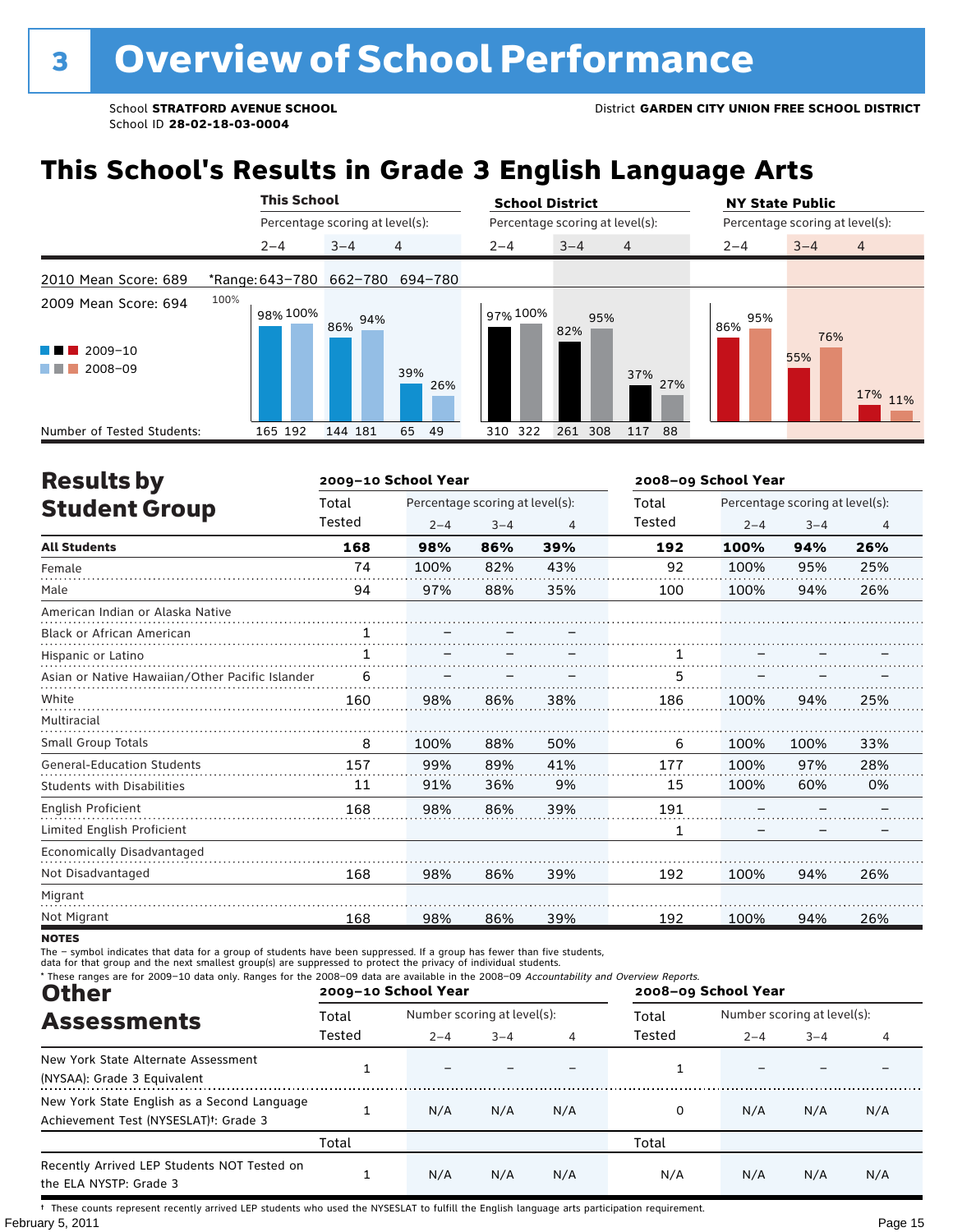### **This School's Results in Grade 3 Mathematics**

|                                                                    |                  | <b>This School</b>              |          | <b>School District</b> |                                 |            | <b>NY State Public</b>          |            |                |
|--------------------------------------------------------------------|------------------|---------------------------------|----------|------------------------|---------------------------------|------------|---------------------------------|------------|----------------|
|                                                                    |                  | Percentage scoring at level(s): |          |                        | Percentage scoring at level(s): |            | Percentage scoring at level(s): |            |                |
|                                                                    | $2 - 4$          | $3 - 4$                         | 4        | $2 - 4$                | $3 - 4$<br>$\overline{4}$       |            | $2 - 4$                         | $3 - 4$    | $\overline{4}$ |
| 2010 Mean Score: 711                                               |                  | *Range: 661-770 684-770         | 707-770  |                        |                                 |            |                                 |            |                |
| 2009 Mean Score: 714<br>$2009 - 10$<br>a ka<br>2008-09<br>a sa Tan | 100%<br>99% 100% | 91% 100%                        | 44% 47%  | 99% 100%               | 99%<br>89%                      | 51%<br>44% | 99%<br>91%                      | 93%<br>59% | 24% 27%        |
| Number of Tested Students:                                         | 168 192          | 154 192                         | 90<br>75 | 323<br>317             | 285<br>320                      | 141 165    |                                 |            |                |

| <b>Results by</b>                               |        | 2009-10 School Year |                                 |     | 2008-09 School Year |         |                                 |     |  |
|-------------------------------------------------|--------|---------------------|---------------------------------|-----|---------------------|---------|---------------------------------|-----|--|
| <b>Student Group</b>                            | Total  |                     | Percentage scoring at level(s): |     |                     |         | Percentage scoring at level(s): |     |  |
|                                                 | Tested | $2 - 4$             | $3 - 4$                         | 4   | Tested              | $2 - 4$ | $3 - 4$                         | 4   |  |
| <b>All Students</b>                             | 169    | 99%                 | 91%                             | 44% | 192                 | 100%    | 100%                            | 47% |  |
| Female                                          | 74     | 100%                | 93%                             | 49% | 92                  | 100%    | 100%                            | 47% |  |
| Male                                            | 95     | 99%                 | 89%                             | 41% | 100                 | 100%    | 100%                            | 47% |  |
| American Indian or Alaska Native                |        |                     |                                 |     |                     |         |                                 |     |  |
| <b>Black or African American</b>                | 1      |                     |                                 |     |                     |         |                                 |     |  |
| Hispanic or Latino                              | 1      |                     |                                 |     |                     |         |                                 |     |  |
| Asian or Native Hawaiian/Other Pacific Islander |        |                     |                                 |     | 5                   |         |                                 |     |  |
| White                                           | 160    | 99%                 | 91%                             | 44% | 186                 | 100%    | 100%                            | 46% |  |
| Multiracial                                     |        |                     |                                 |     |                     |         |                                 |     |  |
| <b>Small Group Totals</b>                       | 9      | 100%                | 100%                            | 44% | 6                   | 100%    | 100%                            | 83% |  |
| <b>General-Education Students</b>               | 158    | 99%                 | 93%                             | 47% | 177                 | 100%    | 100%                            | 50% |  |
| <b>Students with Disabilities</b>               | 11     | 100%                | 64%                             | 9%  | 15                  | 100%    | 100%                            | 7%  |  |
| English Proficient                              | 168    |                     |                                 |     | 191                 |         |                                 |     |  |
| Limited English Proficient                      | 1      |                     |                                 |     | 1                   |         |                                 |     |  |
| Economically Disadvantaged                      |        |                     |                                 |     |                     |         |                                 |     |  |
| Not Disadvantaged                               | 169    | 99%                 | 91%                             | 44% | 192                 | 100%    | 100%                            | 47% |  |
| Migrant                                         |        |                     |                                 |     |                     |         |                                 |     |  |
| Not Migrant                                     | 169    | 99%                 | 91%                             | 44% | 192                 | 100%    | 100%                            | 47% |  |
|                                                 |        |                     |                                 |     |                     |         |                                 |     |  |

**NOTES** 

The – symbol indicates that data for a group of students have been suppressed. If a group has fewer than five students,<br>data for that group and the next smallest group(s) are suppressed to protect the privacy of individual

| <b>Other</b><br><b>Assessments</b>                                 |        | 2009-10 School Year      |                             | 2008-09 School Year      |        |                             |      |  |
|--------------------------------------------------------------------|--------|--------------------------|-----------------------------|--------------------------|--------|-----------------------------|------|--|
|                                                                    | Total  |                          | Number scoring at level(s): |                          |        | Number scoring at level(s): |      |  |
|                                                                    | Tested | $2 - 4$                  | $3 - 4$                     |                          | Tested | $2 - 4$                     | $-4$ |  |
| New York State Alternate Assessment<br>(NYSAA): Grade 3 Equivalent |        | $\overline{\phantom{0}}$ |                             | $\overline{\phantom{0}}$ |        |                             |      |  |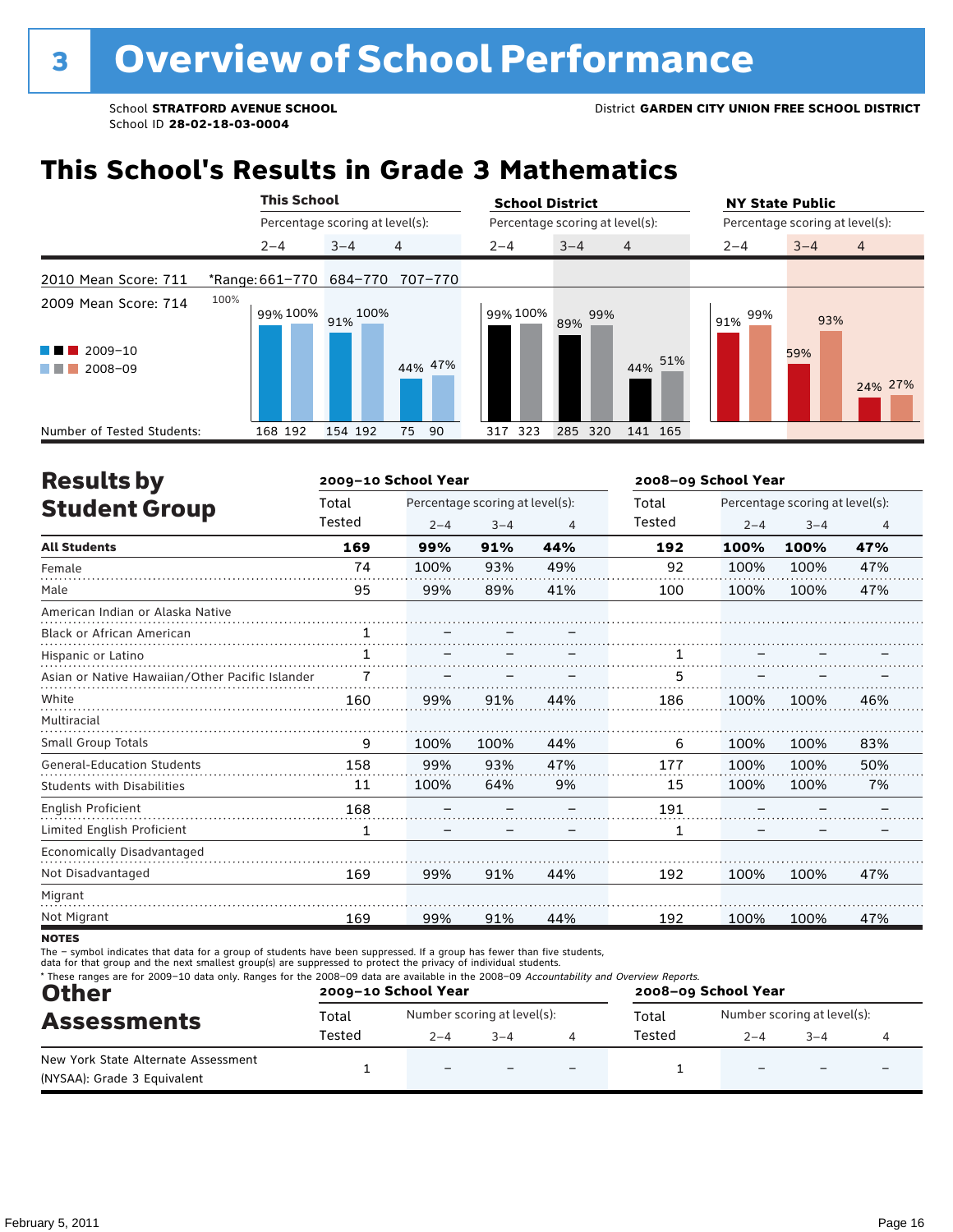## **This School's Results in Grade 4 English Language Arts**

|                                                       | <b>This School</b>              |                                 |            | <b>School District</b> |                                 | <b>NY State Public</b>               |
|-------------------------------------------------------|---------------------------------|---------------------------------|------------|------------------------|---------------------------------|--------------------------------------|
|                                                       |                                 | Percentage scoring at level(s): |            |                        | Percentage scoring at level(s): | Percentage scoring at level(s):      |
|                                                       | $2 - 4$                         | $3 - 4$                         | 4          | $2 - 4$                | $3 - 4$<br>4                    | $\overline{4}$<br>$3 - 4$<br>$2 - 4$ |
| 2010 Mean Score: 693                                  | *Range: 637-775 668-775 720-775 |                                 |            |                        |                                 |                                      |
| 2009 Mean Score: 699<br>2009-10<br>2008-09<br>a sa ta | 100%<br>99% 100%                | 98%<br>86%                      |            | 99% 99%                | 97%<br>88%                      | 92% 96%<br>77%<br>57%                |
|                                                       |                                 |                                 | 27%<br>15% |                        | 26%<br>19%                      | 6%<br>7%                             |
| Number of Tested Students:                            | 192 169                         | 166 166                         | 28<br>46   | 324 323                | 286 316<br>61<br>-84            |                                      |

| <b>Results by</b>                               |        | 2009-10 School Year             |         |     | 2008-09 School Year |                                 |         |                |
|-------------------------------------------------|--------|---------------------------------|---------|-----|---------------------|---------------------------------|---------|----------------|
| <b>Student Group</b>                            | Total  | Percentage scoring at level(s): |         |     | Total               | Percentage scoring at level(s): |         |                |
|                                                 | Tested | $2 - 4$                         | $3 - 4$ | 4   | Tested              | $2 - 4$                         | $3 - 4$ | $\overline{4}$ |
| <b>All Students</b>                             | 193    | 99%                             | 86%     | 15% | 169                 | 100%                            | 98%     | 27%            |
| Female                                          | 95     | 99%                             | 83%     | 18% | 83                  | 100%                            | 98%     | 31%            |
| Male                                            | 98     | 100%                            | 89%     | 11% | 86                  | 100%                            | 99%     | 23%            |
| American Indian or Alaska Native                |        |                                 |         |     |                     |                                 |         |                |
| <b>Black or African American</b>                |        |                                 |         |     |                     |                                 |         |                |
| Hispanic or Latino                              | 1      |                                 |         |     | 2                   |                                 |         |                |
| Asian or Native Hawaiian/Other Pacific Islander |        |                                 |         |     | 4                   |                                 |         |                |
| White                                           | 187    | 99%                             | 86%     | 13% | 163                 | 100%                            | 98%     | 27%            |
| Multiracial                                     |        |                                 |         |     |                     |                                 |         |                |
| Small Group Totals                              | 6      | 100%                            | 100%    | 50% | 6                   | 100%                            | 100%    | 33%            |
| <b>General-Education Students</b>               | 178    | 100%                            | 90%     | 16% | 153                 | 100%                            | 99%     | 30%            |
| <b>Students with Disabilities</b>               | 15     | 93%                             | 33%     | 0%  | 16                  | 100%                            | 88%     | 0%             |
| English Proficient                              | 192    |                                 |         |     | 169                 | 100%                            | 98%     | 27%            |
| Limited English Proficient                      | 1      |                                 |         |     |                     |                                 |         |                |
| Economically Disadvantaged                      |        |                                 |         |     |                     |                                 |         |                |
| Not Disadvantaged                               | 193    | 99%                             | 86%     | 15% | 169                 | 100%                            | 98%     | 27%            |
| Migrant                                         |        |                                 |         |     |                     |                                 |         |                |
| Not Migrant                                     | 193    | 99%                             | 86%     | 15% | 169                 | 100%                            | 98%     | 27%            |

**NOTES** 

The – symbol indicates that data for a group of students have been suppressed. If a group has fewer than five students,<br>data for that group and the next smallest group(s) are suppressed to protect the privacy of individual

| * These ranges are for 2009-10 data only. Ranges for the 2008-09 data are available in the 2008-09 Accountability and Overview Reports.<br><b>Other</b> |        | 2009-10 School Year         |         |     | 2008-09 School Year |                             |         |     |
|---------------------------------------------------------------------------------------------------------------------------------------------------------|--------|-----------------------------|---------|-----|---------------------|-----------------------------|---------|-----|
| <b>Assessments</b>                                                                                                                                      | Total  | Number scoring at level(s): |         |     | Total               | Number scoring at level(s): |         |     |
|                                                                                                                                                         | Tested | $2 - 4$                     | $3 - 4$ | 4   | Tested              | $2 - 4$                     | $3 - 4$ | 4   |
| New York State Alternate Assessment<br>(NYSAA): Grade 4 Equivalent                                                                                      |        |                             |         |     |                     |                             |         |     |
| New York State English as a Second Language<br>Achievement Test (NYSESLAT) <sup>+</sup> : Grade 4                                                       | 0      | N/A                         | N/A     | N/A | 0                   | N/A                         | N/A     | N/A |
|                                                                                                                                                         | Total  |                             |         |     | Total               |                             |         |     |
| Recently Arrived LEP Students NOT Tested on<br>the ELA NYSTP: Grade 4                                                                                   | 0      | N/A                         | N/A     | N/A | N/A                 | N/A                         | N/A     | N/A |

February 5, 2011 **Page 17** † These counts represent recently arrived LEP students who used the NYSESLAT to fulfill the English language arts participation requirement.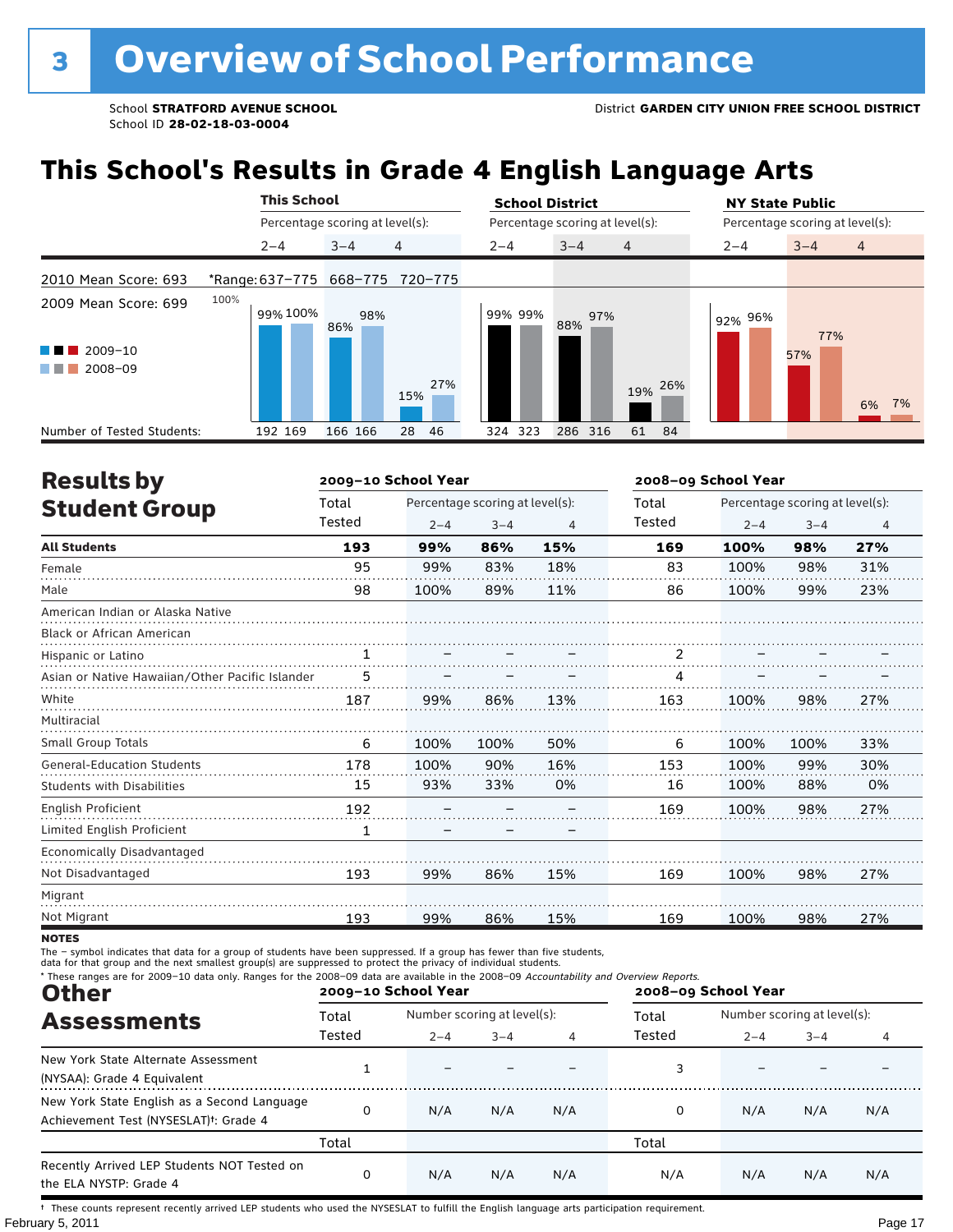### **This School's Results in Grade 4 Mathematics**

|                                                                             | <b>This School</b>       |                                 |         | <b>School District</b> |                                 | <b>NY State Public</b> |                                 |  |  |
|-----------------------------------------------------------------------------|--------------------------|---------------------------------|---------|------------------------|---------------------------------|------------------------|---------------------------------|--|--|
|                                                                             |                          | Percentage scoring at level(s): |         |                        | Percentage scoring at level(s): |                        | Percentage scoring at level(s): |  |  |
|                                                                             | $2 - 4$                  | $3 - 4$                         | 4       | $2 - 4$                | $3 - 4$<br>4                    | $2 - 4$                | $3 - 4$<br>$\overline{4}$       |  |  |
| 2010 Mean Score: 719                                                        | *Range: 636-800 676-800  |                                 | 707-800 |                        |                                 |                        |                                 |  |  |
| 2009 Mean Score: 716<br>2009-10<br><b>CONTRACTOR</b><br>2008-09<br>a sa Tan | 100%<br>100%100% 93% 99% |                                 | 64% 67% | 100% 99%               | 92% 97%<br>69%<br>61%           | 95% 96%                | 87%<br>64%<br>35%<br>26%        |  |  |
| Number of Tested Students:                                                  | 192 169                  | 179 167                         | 123 114 | 325 323                | 299 317<br>199 224              |                        |                                 |  |  |

| <b>Results by</b>                               |        | 2009-10 School Year |                                 |      | 2008-09 School Year |                                 |         |                |  |
|-------------------------------------------------|--------|---------------------|---------------------------------|------|---------------------|---------------------------------|---------|----------------|--|
| <b>Student Group</b>                            | Total  |                     | Percentage scoring at level(s): |      | Total               | Percentage scoring at level(s): |         |                |  |
|                                                 | Tested | $2 - 4$             | $3 - 4$                         | 4    | <b>Tested</b>       | $2 - 4$                         | $3 - 4$ | $\overline{4}$ |  |
| <b>All Students</b>                             | 192    | 100%                | 93%                             | 64%  | 169                 | 100%                            | 99%     | 67%            |  |
| Female                                          | 95     | 100%                | 93%                             | 59%  | 83                  | 100%                            | 99%     | 65%            |  |
| Male                                            | 97     | 100%                | 94%                             | 69%  | 86                  | 100%                            | 99%     | 70%            |  |
| American Indian or Alaska Native                |        |                     |                                 |      |                     |                                 |         |                |  |
| <b>Black or African American</b>                |        |                     |                                 |      |                     |                                 |         |                |  |
| Hispanic or Latino                              |        |                     |                                 |      | 2                   |                                 |         |                |  |
| Asian or Native Hawaiian/Other Pacific Islander | 5      |                     |                                 |      |                     |                                 |         |                |  |
| White                                           | 186    | 100%                | 93%                             | 63%  | 163                 | 100%                            | 99%     | 67%            |  |
| Multiracial                                     |        |                     |                                 |      |                     |                                 |         |                |  |
| <b>Small Group Totals</b>                       | 6      | 100%                | 100%                            | 100% | 6                   | 100%                            | 100%    | 67%            |  |
| <b>General-Education Students</b>               | 178    | 100%                | 97%                             | 68%  | 153                 | 100%                            | 100%    | 71%            |  |
| <b>Students with Disabilities</b>               | 14     | 100%                | 43%                             | 14%  | 16                  | 100%                            | 88%     | 38%            |  |
| English Proficient                              | 191    |                     |                                 |      | 169                 | 100%                            | 99%     | 67%            |  |
| Limited English Proficient                      | 1      |                     |                                 |      |                     |                                 |         |                |  |
| <b>Economically Disadvantaged</b>               |        |                     |                                 |      |                     |                                 |         |                |  |
| Not Disadvantaged                               | 192    | 100%                | 93%                             | 64%  | 169                 | 100%                            | 99%     | 67%            |  |
| Migrant                                         |        |                     |                                 |      |                     |                                 |         |                |  |
| Not Migrant                                     | 192    | 100%                | 93%                             | 64%  | 169                 | 100%                            | 99%     | 67%            |  |
|                                                 |        |                     |                                 |      |                     |                                 |         |                |  |

**NOTES** 

The – symbol indicates that data for a group of students have been suppressed. If a group has fewer than five students,<br>data for that group and the next smallest group(s) are suppressed to protect the privacy of individual

| * These ranges are for 2009-10 data only. Ranges for the 2008-09 data are available in the 2008-09 Accountability and Overview Reports.<br><b>Other</b><br><b>Assessments</b> |        | 2009-10 School Year         |         | 2008-09 School Year |        |                             |      |  |
|-------------------------------------------------------------------------------------------------------------------------------------------------------------------------------|--------|-----------------------------|---------|---------------------|--------|-----------------------------|------|--|
|                                                                                                                                                                               | Total  | Number scoring at level(s): |         |                     | Total  | Number scoring at level(s): |      |  |
|                                                                                                                                                                               | Tested | $2 - 4$                     | $3 - 4$ |                     | Tested | $2 - 4$                     | $-4$ |  |
| New York State Alternate Assessment<br>(NYSAA): Grade 4 Equivalent                                                                                                            |        | $\overline{\phantom{0}}$    |         |                     |        |                             |      |  |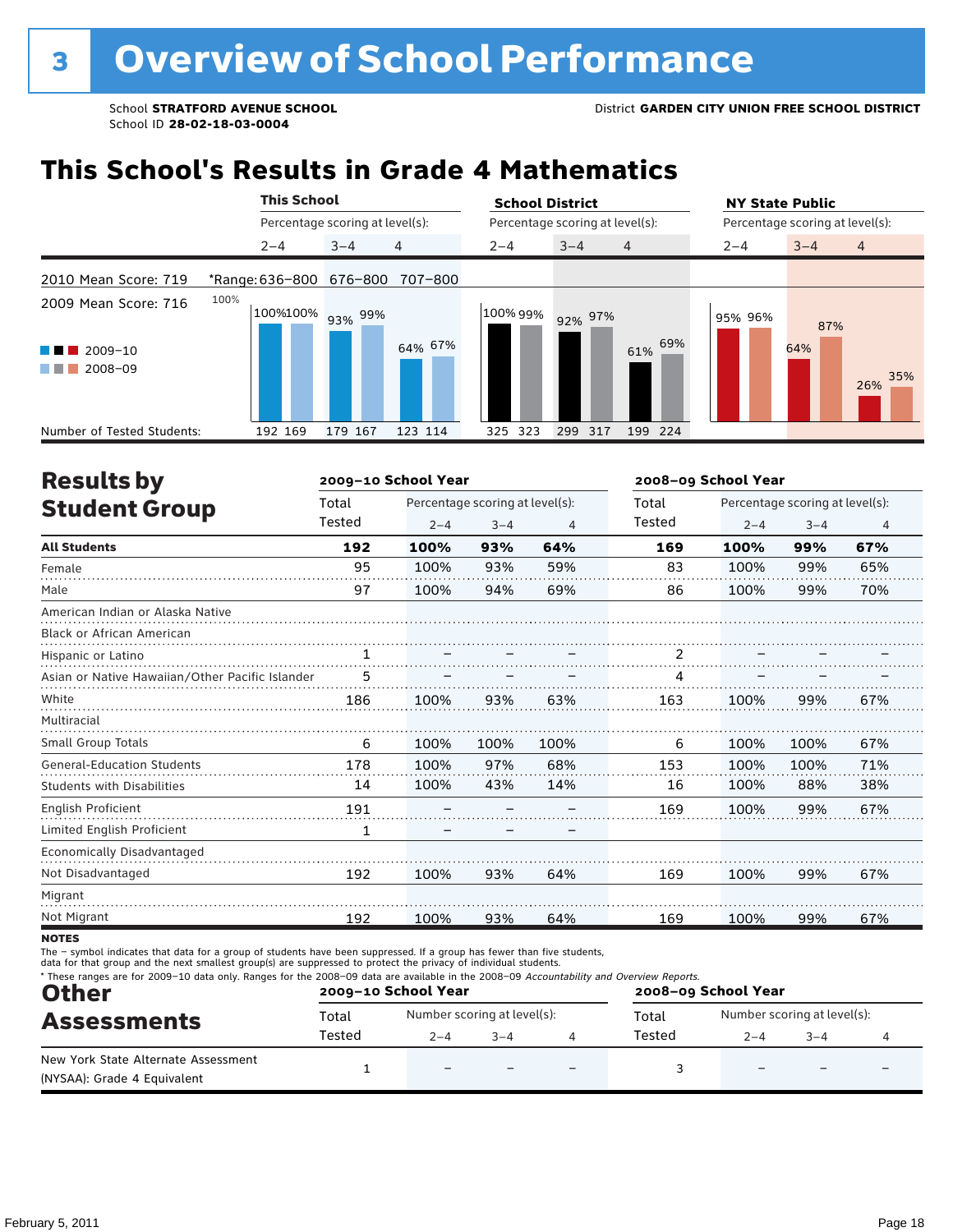### **This School's Results in Grade 4 Science**

|                                                           |      | <b>This School</b> |                                 |         | <b>School District</b>          |         |                | <b>NY State Public</b>          |         |                |
|-----------------------------------------------------------|------|--------------------|---------------------------------|---------|---------------------------------|---------|----------------|---------------------------------|---------|----------------|
|                                                           |      |                    | Percentage scoring at level(s): |         | Percentage scoring at level(s): |         |                | Percentage scoring at level(s): |         |                |
|                                                           |      | $2 - 4$            | $3 - 4$                         | 4       | $2 - 4$                         | $3 - 4$ | $\overline{4}$ | $2 - 4$                         | $3 - 4$ | $\overline{4}$ |
| 2010 Mean Score: 90                                       |      | Range: 45-100      | $65 - 100$                      | 85-100  |                                 |         |                |                                 |         |                |
| 2009 Mean Score: 91<br>$2009 - 10$<br>a sa Tan<br>2008-09 | 100% |                    | 100%100% 99% 98%                | 82% 83% | 100%100% 99% 98%                |         | 83% 84%        | 97% 97%                         | 88% 88% | 55% 59%        |
| Number of Tested Students:                                |      | 193 169            | 192 166                         | 159 141 | 324 327                         | 322 321 | 270 275        |                                 |         |                |

| <b>Results by</b>                               |        | 2009-10 School Year |                                 |      | 2008-09 School Year |         |                                 |                |  |
|-------------------------------------------------|--------|---------------------|---------------------------------|------|---------------------|---------|---------------------------------|----------------|--|
| <b>Student Group</b>                            | Total  |                     | Percentage scoring at level(s): |      |                     |         | Percentage scoring at level(s): |                |  |
|                                                 | Tested | $2 - 4$             | $3 - 4$                         | 4    | Tested              | $2 - 4$ | $3 - 4$                         | $\overline{4}$ |  |
| <b>All Students</b>                             | 193    | 100%                | 99%                             | 82%  | 169                 | 100%    | 98%                             | 83%            |  |
| Female                                          | 95     | 100%                | 99%                             | 79%  | 83                  | 100%    | 100%                            | 84%            |  |
| Male                                            | 98     | 100%                | 100%                            | 86%  | 86                  | 100%    | 97%                             | 83%            |  |
| American Indian or Alaska Native                |        |                     |                                 |      |                     |         |                                 |                |  |
| <b>Black or African American</b>                |        |                     |                                 |      |                     |         |                                 |                |  |
| Hispanic or Latino                              | 1      |                     |                                 |      | 2                   |         |                                 |                |  |
| Asian or Native Hawaiian/Other Pacific Islander | 5      |                     |                                 |      | 4                   |         |                                 |                |  |
| White                                           | 187    | 100%                | 99%                             | 82%  | 163                 | 100%    | 98%                             | 83%            |  |
| Multiracial                                     |        |                     |                                 |      |                     |         |                                 |                |  |
| <b>Small Group Totals</b>                       | 6      | 100%                | 100%                            | 100% | 6                   | 100%    | 100%                            | 100%           |  |
| <b>General-Education Students</b>               | 178    | 100%                | 99%                             | 86%  | 153                 | 100%    | 99%                             | 85%            |  |
| <b>Students with Disabilities</b>               | 15     | 100%                | 100%                            | 40%  | 16                  | 100%    | 94%                             | 69%            |  |
| <b>English Proficient</b>                       | 192    |                     |                                 |      | 169                 | 100%    | 98%                             | 83%            |  |
| Limited English Proficient                      | 1      |                     |                                 |      |                     |         |                                 |                |  |
| <b>Economically Disadvantaged</b>               |        |                     |                                 |      |                     |         |                                 |                |  |
| Not Disadvantaged                               | 193    | 100%                | 99%                             | 82%  | 169                 | 100%    | 98%                             | 83%            |  |
| Migrant                                         |        |                     |                                 |      |                     |         |                                 |                |  |
| Not Migrant                                     | 193    | 100%                | 99%                             | 82%  | 169                 | 100%    | 98%                             | 83%            |  |
|                                                 |        |                     |                                 |      |                     |         |                                 |                |  |

**NOTES** 

The – symbol indicates that data for a group of students have been suppressed. If a group has fewer than five students,<br>data for that group and the next smallest group(s) are suppressed to protect the privacy of individual

| <b>Other</b>                                                       |        | 2009-10 School Year         |         | 2008-09 School Year |                             |         |  |
|--------------------------------------------------------------------|--------|-----------------------------|---------|---------------------|-----------------------------|---------|--|
| <b>Assessments</b>                                                 | Total  | Number scoring at level(s): |         | Total               | Number scoring at level(s): |         |  |
|                                                                    | Tested | $2 - 4$                     | $3 - 4$ | Tested              | $2 - 4$                     | $3 - 4$ |  |
| New York State Alternate Assessment<br>(NYSAA): Grade 4 Equivalent |        | $\overline{\phantom{0}}$    |         |                     |                             |         |  |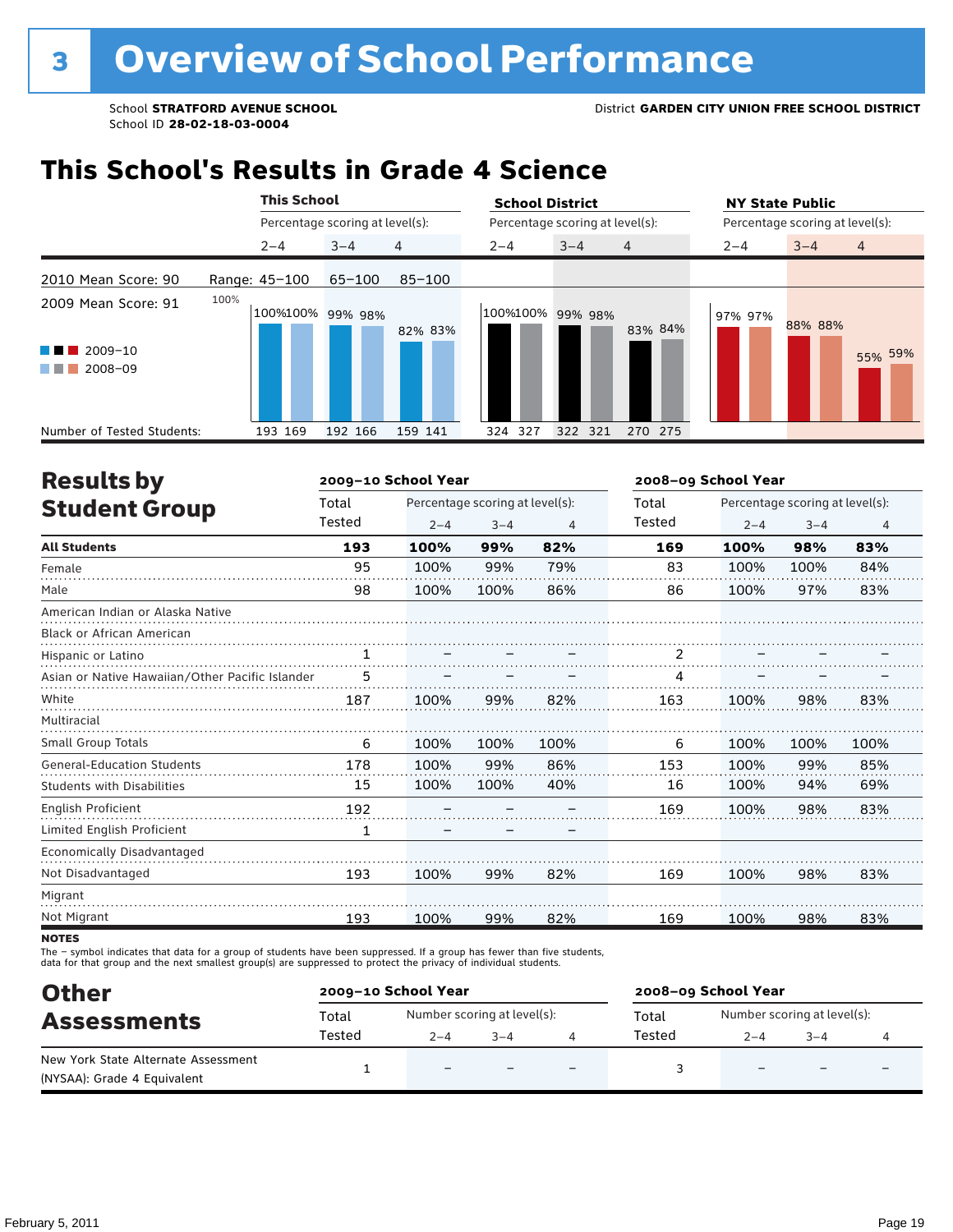## **This School's Results in Grade 5 English Language Arts**

|                                                             |      | <b>This School</b> |                                 |                                 | <b>School District</b> |                                 | <b>NY State Public</b>               |
|-------------------------------------------------------------|------|--------------------|---------------------------------|---------------------------------|------------------------|---------------------------------|--------------------------------------|
|                                                             |      |                    | Percentage scoring at level(s): |                                 |                        | Percentage scoring at level(s): | Percentage scoring at level(s):      |
|                                                             |      | $2 - 4$            | $3 - 4$                         | $\overline{4}$                  | $2 - 4$                | $3 - 4$<br>$\overline{4}$       | $\overline{4}$<br>$2 - 4$<br>$3 - 4$ |
| 2010 Mean Score: 700                                        |      |                    |                                 | *Range: 647-795 666-795 700-795 |                        |                                 |                                      |
| 2009 Mean Score: 700<br>2009-10<br><b>Contract Contract</b> | 100% | 98% 100%           | 99%<br>82%                      |                                 | 98% 100%               | 98%<br>81%                      | 99%<br>88%<br>82%<br>52%             |
| 2008-09<br>a sa Tan                                         |      |                    |                                 | 40% 34%                         |                        | 37% 32%                         | 13% 14%                              |
| Number of Tested Students:                                  |      | 166 173            | 140 172                         | 68<br>58                        | 324 347                | 269<br>340<br>124 111           |                                      |

| <b>Results by</b>                               |        | 2009-10 School Year |                                 |     | 2008-09 School Year |         |                                 |     |
|-------------------------------------------------|--------|---------------------|---------------------------------|-----|---------------------|---------|---------------------------------|-----|
| <b>Student Group</b>                            | Total  |                     | Percentage scoring at level(s): |     |                     |         | Percentage scoring at level(s): |     |
|                                                 | Tested | $2 - 4$             | $3 - 4$                         | 4   | Tested              | $2 - 4$ | $3 - 4$                         | 4   |
| <b>All Students</b>                             | 170    | 98%                 | 82%                             | 40% | 173                 | 100%    | 99%                             | 34% |
| Female                                          | 82     | 99%                 | 91%                             | 49% | 88                  | 100%    | 99%                             | 33% |
| Male                                            | 88     | 97%                 | 74%                             | 32% | 85                  | 100%    | 100%                            | 34% |
| American Indian or Alaska Native                |        |                     |                                 |     |                     |         |                                 |     |
| <b>Black or African American</b>                |        |                     |                                 |     |                     |         |                                 |     |
| Hispanic or Latino                              | 3      |                     |                                 |     |                     |         |                                 |     |
| Asian or Native Hawaiian/Other Pacific Islander | 4      |                     |                                 |     | 3                   |         |                                 |     |
| White                                           | 163    | 98%                 | 82%                             | 40% | 169                 |         |                                 |     |
| Multiracial                                     |        |                     |                                 |     |                     |         |                                 |     |
| <b>Small Group Totals</b>                       | 7      | 100%                | 100%                            | 29% | 173                 | 100%    | 99%                             | 34% |
| <b>General-Education Students</b>               | 153    | 100%                | 88%                             | 44% | 158                 | 100%    | 99%                             | 35% |
| <b>Students with Disabilities</b>               | 17     | 76%                 | 35%                             | 6%  | 15                  | 100%    | 100%                            | 13% |
| English Proficient                              | 170    | 98%                 | 82%                             | 40% | 173                 | 100%    | 99%                             | 34% |
| Limited English Proficient                      |        |                     |                                 |     |                     |         |                                 |     |
| <b>Economically Disadvantaged</b>               |        |                     |                                 |     |                     |         |                                 |     |
| Not Disadvantaged                               | 170    | 98%                 | 82%                             | 40% | 173                 | 100%    | 99%                             | 34% |
| Migrant                                         |        |                     |                                 |     |                     |         |                                 |     |
| Not Migrant                                     | 170    | 98%                 | 82%                             | 40% | 173                 | 100%    | 99%                             | 34% |

**NOTES** 

The – symbol indicates that data for a group of students have been suppressed. If a group has fewer than five students,<br>data for that group and the next smallest group(s) are suppressed to protect the privacy of individual

| * These ranges are for 2009-10 data only. Ranges for the 2008-09 data are available in the 2008-09 Accountability and Overview Reports.<br><b>Other</b> |                 | 2009-10 School Year                    |         |                | 2008-09 School Year |                                        |         |     |
|---------------------------------------------------------------------------------------------------------------------------------------------------------|-----------------|----------------------------------------|---------|----------------|---------------------|----------------------------------------|---------|-----|
| <b>Assessments</b>                                                                                                                                      | Total<br>Tested | Number scoring at level(s):<br>$2 - 4$ | $3 - 4$ | $\overline{4}$ | Total<br>Tested     | Number scoring at level(s):<br>$2 - 4$ | $3 - 4$ | 4   |
| New York State Alternate Assessment<br>(NYSAA): Grade 5 Equivalent                                                                                      |                 |                                        |         |                |                     |                                        |         |     |
| New York State English as a Second Language<br>Achievement Test (NYSESLAT) <sup>+</sup> : Grade 5                                                       | 0               | N/A                                    | N/A     | N/A            |                     | N/A                                    | N/A     | N/A |
|                                                                                                                                                         | Total           |                                        |         |                | Total               |                                        |         |     |
| Recently Arrived LEP Students NOT Tested on<br>the ELA NYSTP: Grade 5                                                                                   | 0               | N/A                                    | N/A     | N/A            | N/A                 | N/A                                    | N/A     | N/A |

February 5, 2011 **Page 20** † These counts represent recently arrived LEP students who used the NYSESLAT to fulfill the English language arts participation requirement.